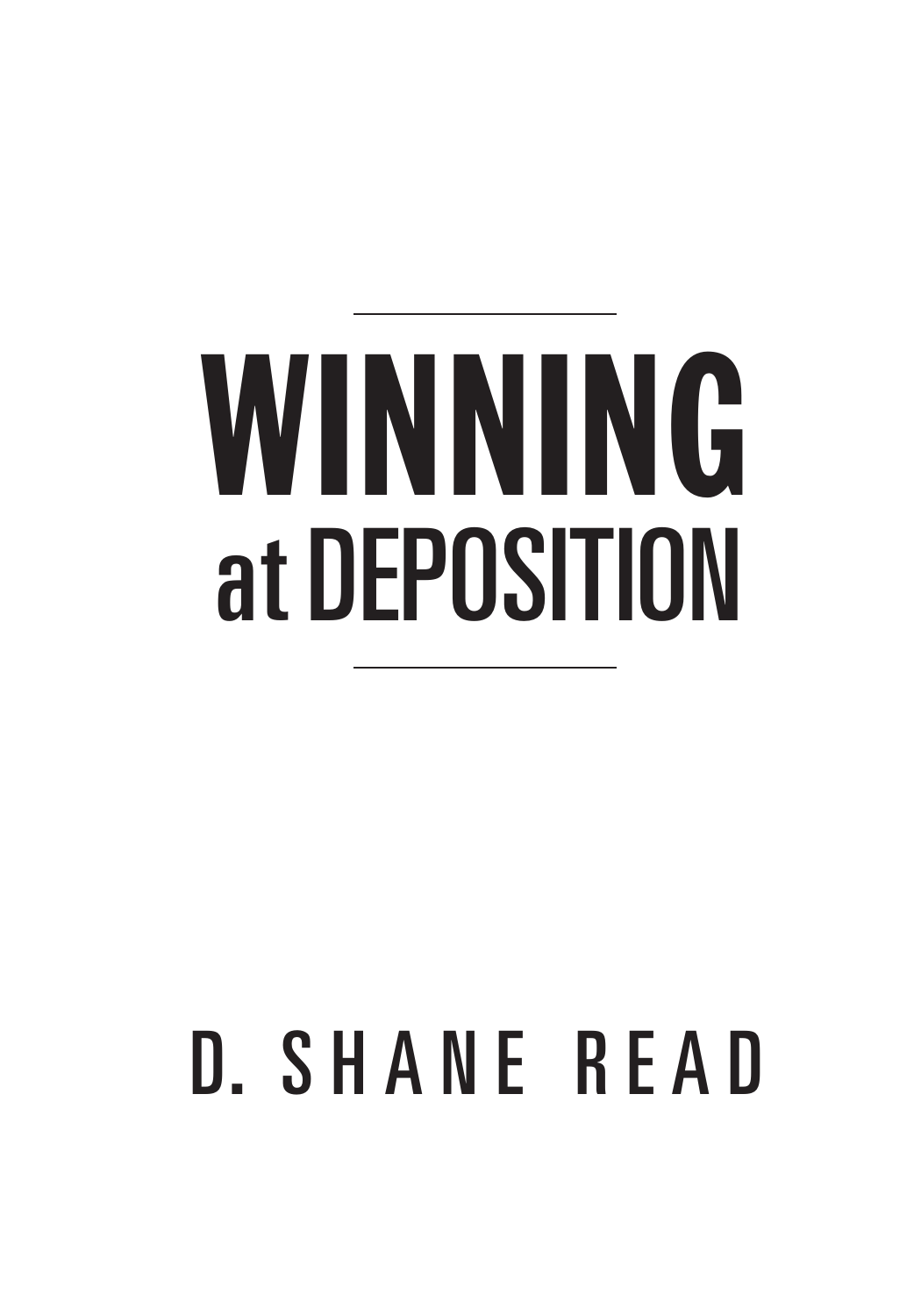# $\begin{tabular}{c} \multicolumn{4}{c|}{\textbf{#} \quad \quad } & \multicolumn{4}{c|}{\textbf{#} \quad \quad } \\ \hline \multicolumn{4}{c|}{\textbf{#} \quad \quad } & \multicolumn{4}{c|}{\textbf{#} \quad \quad } \\ \multicolumn{4}{c|}{\textbf{#} \quad \quad } & \multicolumn{4}{c|}{\textbf{#} \quad \quad } \\ \multicolumn{4}{c|}{\textbf{#} \quad \quad } & \multicolumn{4}{c|}{\textbf{#} \quad \quad } \\ \multicolumn{4}{c|}{\textbf{#} \quad \quad } & \multicolumn{4}{c|}{\$ **Contents**

| <b>CHAPTER ONE</b>                                                    |
|-----------------------------------------------------------------------|
|                                                                       |
|                                                                       |
|                                                                       |
|                                                                       |
|                                                                       |
| 1.5 Who Takes the First Deposition and Scheduling                     |
|                                                                       |
|                                                                       |
|                                                                       |
|                                                                       |
|                                                                       |
|                                                                       |
|                                                                       |
|                                                                       |
|                                                                       |
|                                                                       |
|                                                                       |
|                                                                       |
|                                                                       |
|                                                                       |
|                                                                       |
|                                                                       |
|                                                                       |
|                                                                       |
|                                                                       |
|                                                                       |
| 1.26 Using a Deposition as Substitute for Live Testimony at Trial  20 |
| 1.27 Using a Deposition to Impeach a Witness at Trial  20             |
| 1.28 Taking a Deposition Before a Lawsuit or on Appeal                |

# **Chapter Two**

| 2.6 Know the Elements of Your Claims or Defenses         |  |
|----------------------------------------------------------|--|
|                                                          |  |
|                                                          |  |
|                                                          |  |
|                                                          |  |
|                                                          |  |
|                                                          |  |
|                                                          |  |
|                                                          |  |
| 2.15 There Is No Such Thing as the "Usual Agreement"  40 |  |
|                                                          |  |
|                                                          |  |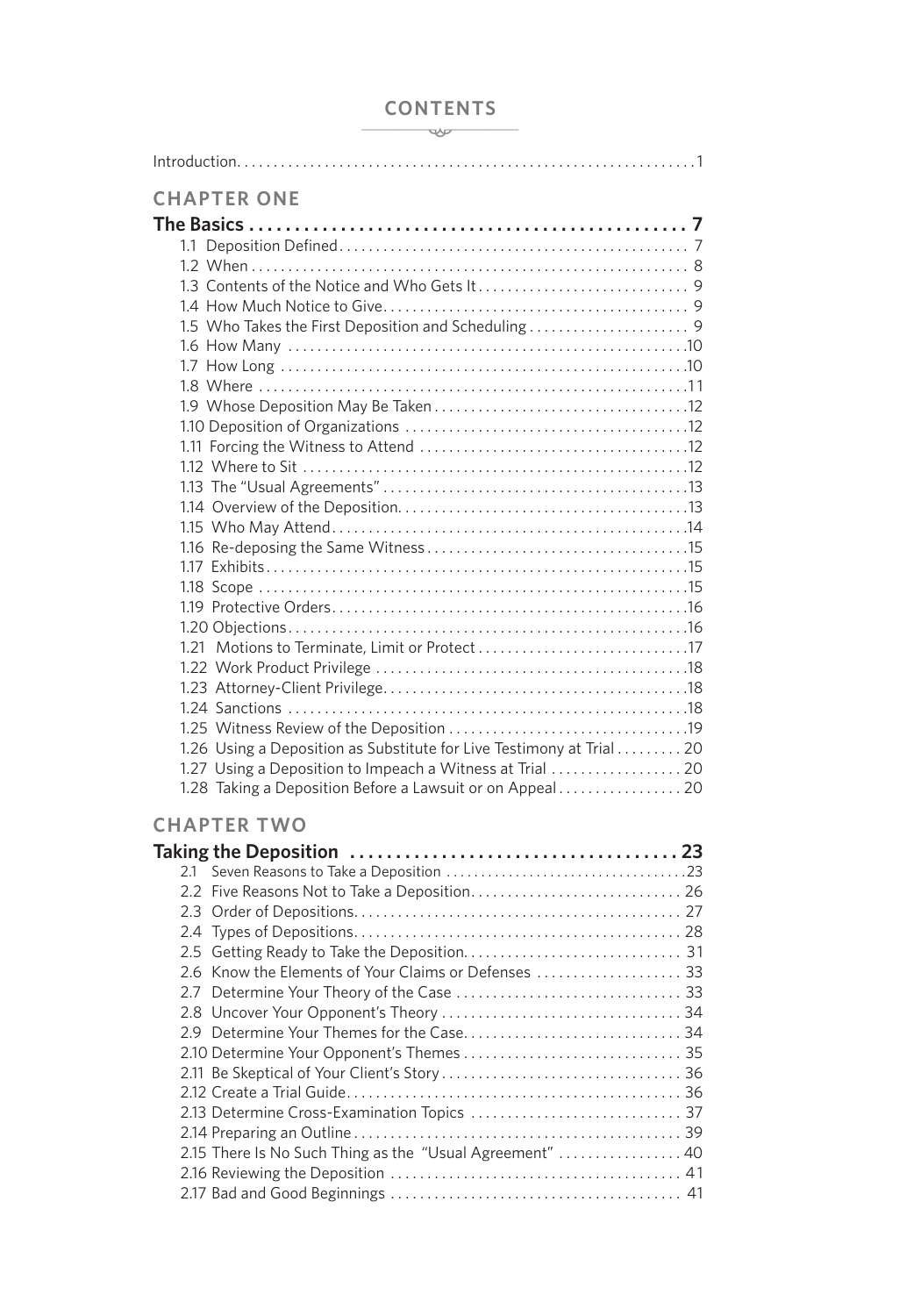| 2.20 Maintaining the Right Attitude and Handling Objections 47<br>2.22 Objections May Signal an Area to Attack  51 |  |
|--------------------------------------------------------------------------------------------------------------------|--|
|                                                                                                                    |  |
|                                                                                                                    |  |
|                                                                                                                    |  |
|                                                                                                                    |  |
|                                                                                                                    |  |
|                                                                                                                    |  |
|                                                                                                                    |  |
|                                                                                                                    |  |
|                                                                                                                    |  |
|                                                                                                                    |  |
|                                                                                                                    |  |
|                                                                                                                    |  |
|                                                                                                                    |  |
|                                                                                                                    |  |
|                                                                                                                    |  |
|                                                                                                                    |  |
|                                                                                                                    |  |

# **Chapter Three**

| 3.10 Common Emotional Mistakes Witnesses Make  88         |  |
|-----------------------------------------------------------|--|
| 3.11 Special Considerations for Corporate Representatives |  |
|                                                           |  |

# **Chapter Four**

| 4.4 Asserting the Attorney-Client or Work Product Privilege110    |
|-------------------------------------------------------------------|
| 4.5 Instructing a Witness Not to Answer and Protective Orders 112 |
|                                                                   |
|                                                                   |
|                                                                   |

# **Chapter Five**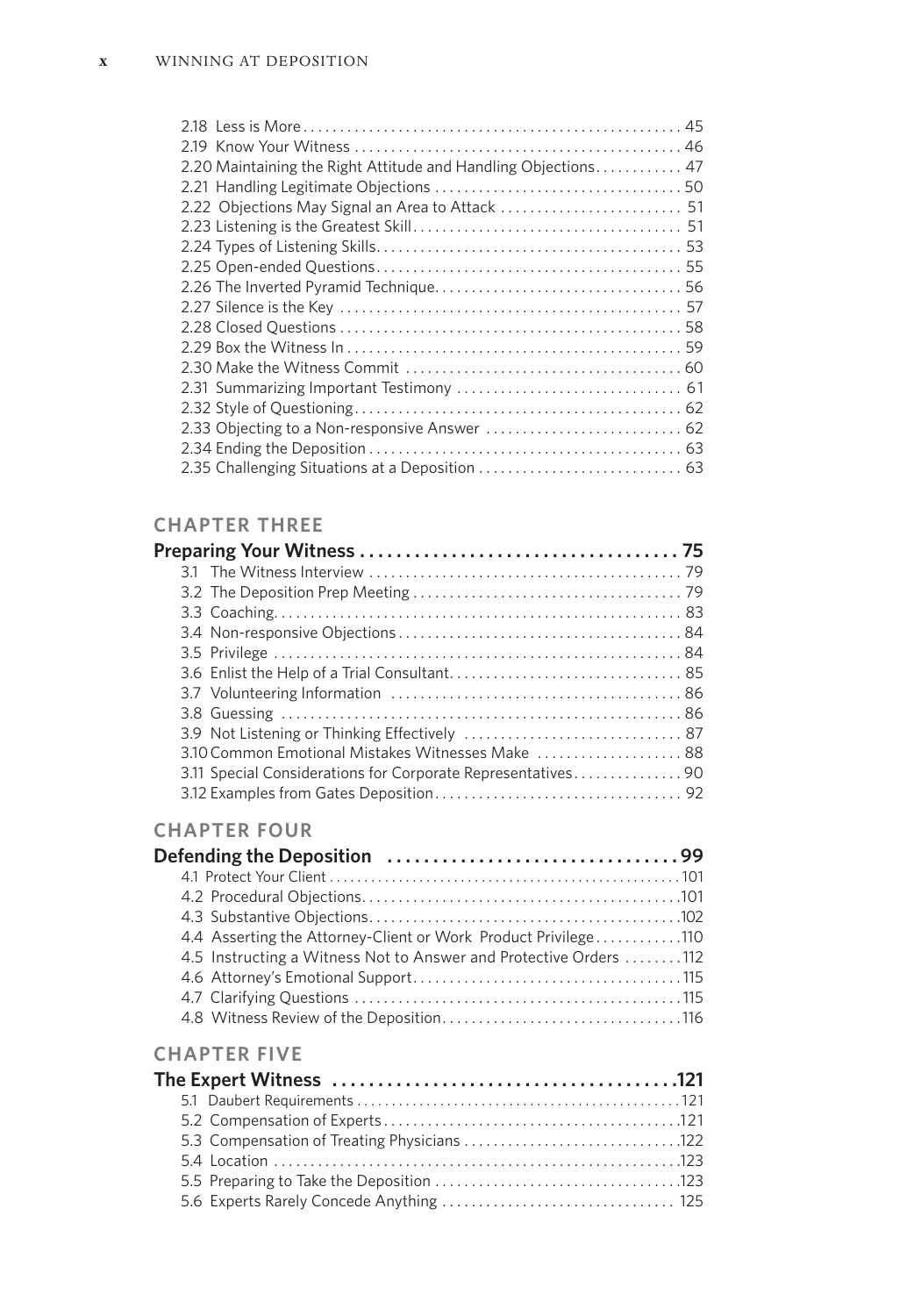# **Chapter Six**

| 6.1 Attorney Conversations with Expert Witness  141             |                                                                                                      |
|-----------------------------------------------------------------|------------------------------------------------------------------------------------------------------|
|                                                                 |                                                                                                      |
|                                                                 |                                                                                                      |
| 6.4 Witness Pretends Not To Understand Question 146             |                                                                                                      |
|                                                                 |                                                                                                      |
|                                                                 |                                                                                                      |
| 6.7 Defending Lawyer Pretends Not to Understand Question. 151   |                                                                                                      |
|                                                                 |                                                                                                      |
|                                                                 |                                                                                                      |
| 6.10 Eight Steps to Resolving Conflict with Opposing Counsel153 |                                                                                                      |
| 6.11 Three Steps to Remember if You Can't Remember Eight 157    |                                                                                                      |
|                                                                 |                                                                                                      |
|                                                                 |                                                                                                      |
|                                                                 |                                                                                                      |
|                                                                 |                                                                                                      |
|                                                                 |                                                                                                      |
|                                                                 |                                                                                                      |
|                                                                 |                                                                                                      |
|                                                                 |                                                                                                      |
|                                                                 |                                                                                                      |
|                                                                 | 6.18 Summary of Inappropriate Attorney Behavior  166<br>6.19 Instructing a Witness Not to Answer 168 |

# **Chapter Seven**

| 7.10 How to Use a Deposition for an Unavailable Witness  188 |  |
|--------------------------------------------------------------|--|
|                                                              |  |
|                                                              |  |
| <b>CHAPTER EIGHT</b>                                         |  |
| Analysis of President Clinton's Deposition  195              |  |
|                                                              |  |
| <b>CHAPTER NINE</b>                                          |  |
| Lessons from Clinton's Grand Jury Testimony 209              |  |
|                                                              |  |
| <b>CHAPTER TEN</b>                                           |  |
| Analysis of Actual Video Depositions 231                     |  |
|                                                              |  |
|                                                              |  |
|                                                              |  |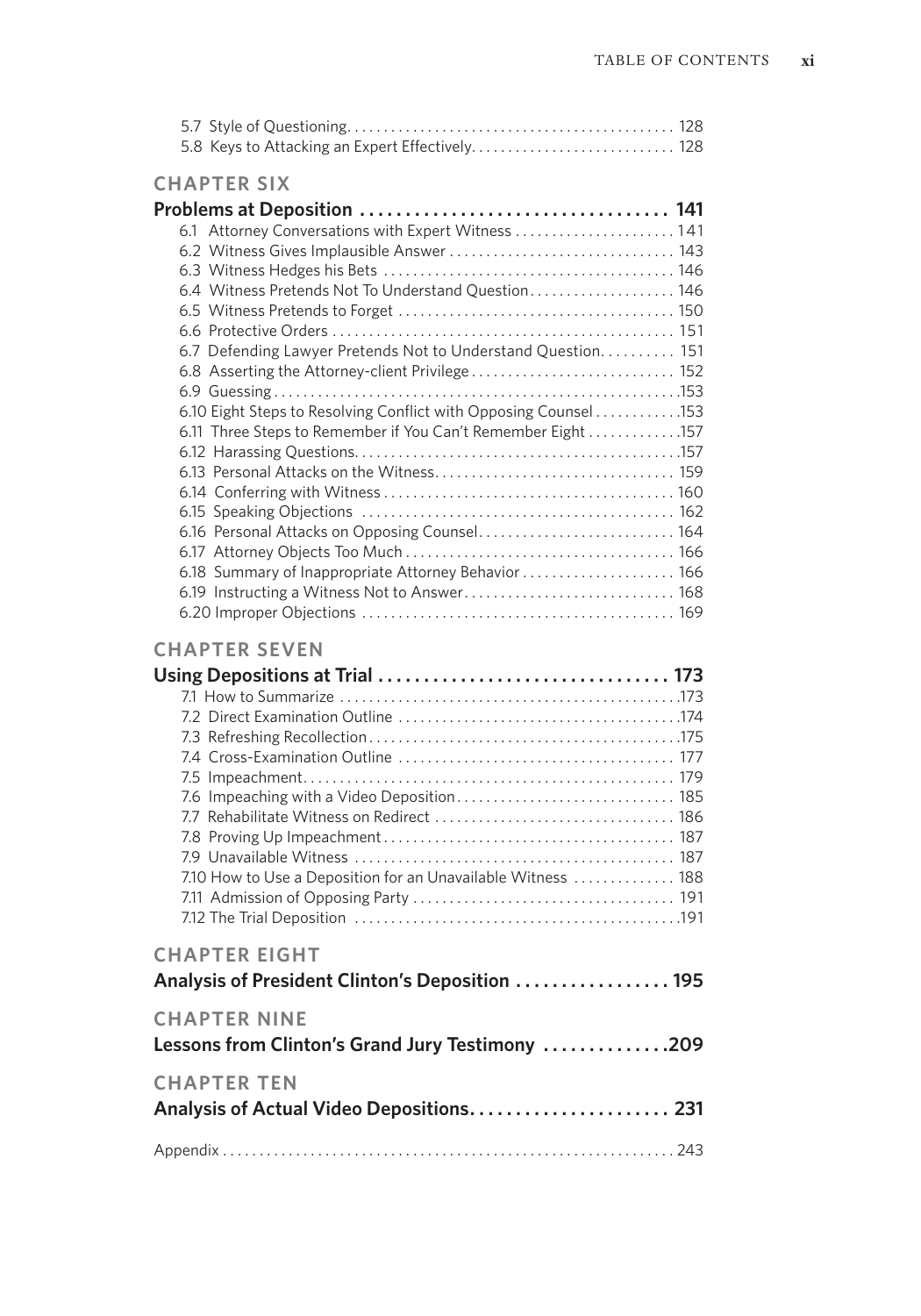# **Introduction**  $\frac{1}{\sqrt{2}}$

 It depends on what the meaning of the word "is" is.  *—President Clinton explains to a grand jury an answer he gave in his deposition.*

It was a deposition that led to one of the most famous statements ever made by a president. It also led to his impeachment by the House of Representatives. Clinton and the lawyers on both sides made so many critical mistak t was a deposition that led to one of the most famous statements ever made by a president. It also led to his impeachment by the House of **Representatives.** Clinton and the lawyers on both sides made so many learn how to take winning depositions and successfully defend them. Unlike other books, this book will teach these skills not through hypothetical situations but by examining videos (see chapters nine and ten) and transcripts of actual depositions.

I believe strongly that it is only in the trenches that you can determine if techniques really work. You will see that many failures occurred because lawyers were following conventional wisdom's theories rather than proven strategies.

How would you take the deposition of a president of the United States, a genius, or a famous acquitted murderer? Sound intimidating? You won't feel that way at the end of this book. We will mainly analyze three famous depositions, those of 1) President Bill Clinton, 2) Bill Gates and 3) O.J. Simpson.<sup>1</sup> These witnesses are the smartest and most difficult you will ever find.

Let's take a close look at Clinton's statement above. More details about the case will be given later but, for now, all you need to know is that Clinton gave a deposition in a sexual harassment lawsuit filed by Paula Jones. Before Monica Lewinsky (a White House intern) became famous, Paula Jones' lawyer, James Fisher, asked Clinton about Lewinsky at his deposition. Fisher asked Clinton if he had ever been alone with Lewinsky in the private kitchen at the White House. Clinton's lawyer, Robert Bennett, objected to the innuendo, since Fisher had Lewinsky's affidavit.

Although Lewinsky later recanted, she swore in the affidavit that she had never had a sexual relationship with Clinton. Bennett reminded Fisher that it stated "there *is* absolutely no sex of any kind in any manner, shape or form, with President Clinton."

<sup>1</sup> Summaries of all three trials can be found in the Appendix.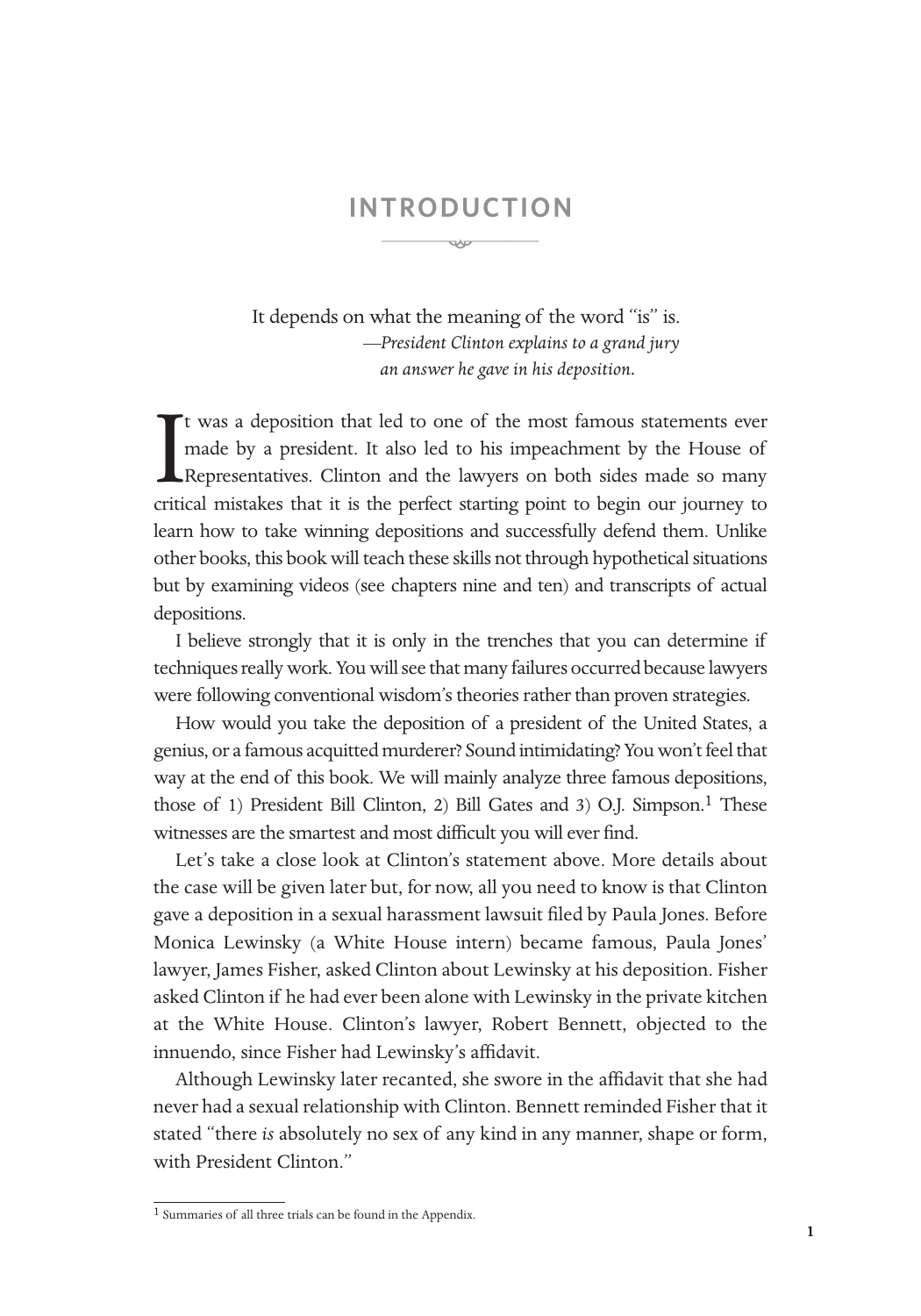Now, fast forward to the impeachment proceedings against Clinton. The federal grand jury was investigating whether Clinton had committed perjury in his deposition regarding several statements he made about his relationship with Lewinsky. Let's look at Clinton's famous explanation to the grand jury about the verb "is." Even if you did not know the context of the answer (discussed below), it is disingenuous on its face. First, Clinton's answer needlessly splits hairs. Moreover, it is obnoxiously clever. Does he really think people from Main Street (i.e. the grand jurors) believe there can be more than one definition of the simple verb "is"?

If your client is giving a deposition, it is your responsibility to get him prepared for every possible important question. This takes persistence because many witnesses do not feel the need to prepare thoroughly. With proper preparation, Clinton could have been taught to give a truthful answer that would not become ridiculed throughout the media.

What Clinton tried to tell the grand jury was that his lawyer was technically telling the truth because Bennett was speaking in the present tense when he said, "there is absolutely no sex . . . with President Clinton." However, this explanation did not help Clinton because it just showed that he thought it was acceptable for his lawyer to make a technically true statement that was misleading—since people hearing the statement would assume he had misspoken and meant to say that Lewinsky claimed in her affidavit that she had never had sex with Clinton.

Moreover, the truth—and the better answer—was what Clinton tried to say to the grand jury but which was lost against the backdrop of his grammar lesson answer. That is, Clinton told the grand jury that "I don't know what Mr. Bennett had in his mind. I don't know. I didn't pay attention to this colloquy that went on. I was waiting for my instructions as a witness to go forward. I was worried about my own testimony."

In witness preparation for the grand jury, Clinton's legal team should have emphasized the importance of staying on message: you weren't paying attention to what Bennett said at the deposition because you were focusing on your answers. If Clinton had stayed on message, there would have been no way for him to give an implausible answer that Bennett's statement could be true, depending on what the definition of "is" is. No matter how many times the prosecutor asked him about Bennett's statement, all Clinton had to do was to repeat that he did not know what Bennett was thinking because he was focused on his answers. In reality, the only person who could answer that question would be Bennett.

Bill Gates' deposition also provides a tremendous amount of insight. The Department of Justice (DOJ) and several states sued Microsoft for violating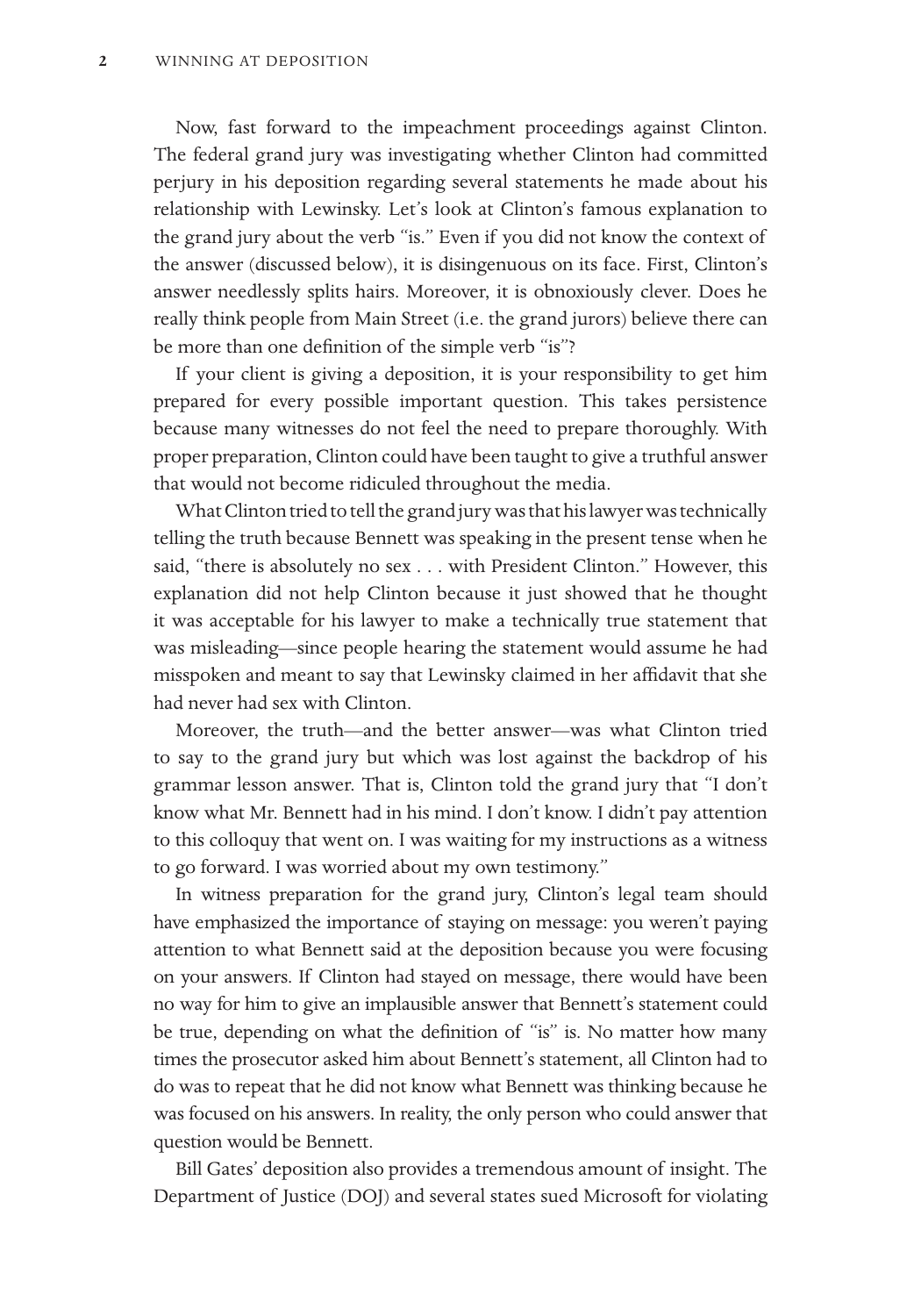federal antitrust laws. In particular, DOJ claimed that Microsoft used its dominance of the Windows operating system to prevent competition. DOJ also alleged that Microsoft made business arrangements with Internet service providers that restricted those providers from promoting Internet browsers not owned by Microsoft.

With this brief background, let's look at one of the most important rules in taking a deposition: gain the witness' respect. At the outset it is critical to show the witness that you are in control. One way to do that is to show a mastery of the subject matter the witness will be testifying about. If the witness senses that he knows more than you do, he can confidently testify inaccurately, knowing that you do not have the power to prove him wrong. On the other hand, if the witness respects you, he is more likely to answer a difficult question because he knows if he doesn't, you will prove him wrong.

This principle is particularly true when you are taking the deposition of an intelligent person who can outwit you. It is even truer when the witness is Bill Gates.

Unfortunately, at the very beginning of Gates' deposition, the attorney from the New York Attorney General's office failed to garner Gates' respect. As you can imagine, in this lawsuit, it was paramount to be well versed in computer terminology. See what happened.

- *Q. I'd like you to look at Exhibit 1, Mr. Gates, right here in front of you. This is a memorandum that purports to be from you to your executive staff dated May 22, 1996, and it attaches, for want of a better word, an essay entitled "The Internet PC" dated April 10, 1996. Do you recall writing that essay?*
- A. It looks like this is an e-mail, not a memorandum.
- *Q. Do you recall receiving this memorandum or e-mail?*

A. E-mail, no.

*Q. All right. I apologize for using my old-fashioned terminology.* 

Gates' tone of voice was incredulous. He was shocked that counsel could not recognize an e-mail. The exchange was one of many memorable ones posted on YouTube.2 Such a bad question puts the lawyer on the defensive and gives the witness confidence that he, not the lawyer, can control the deposition.

Finally, we will examine O.J. Simpson's deposition in the civil lawsuit filed on behalf of the murdered victims after his acquittal. Fred Goldman's attorney, Dan Petrocelli, was thorough and organized. He explained his mindset as follows:

<sup>2</sup> See "Gates Deposition Greatest Hits" at www.youtube.com. The question is asked at the two minute seven second mark of the clip.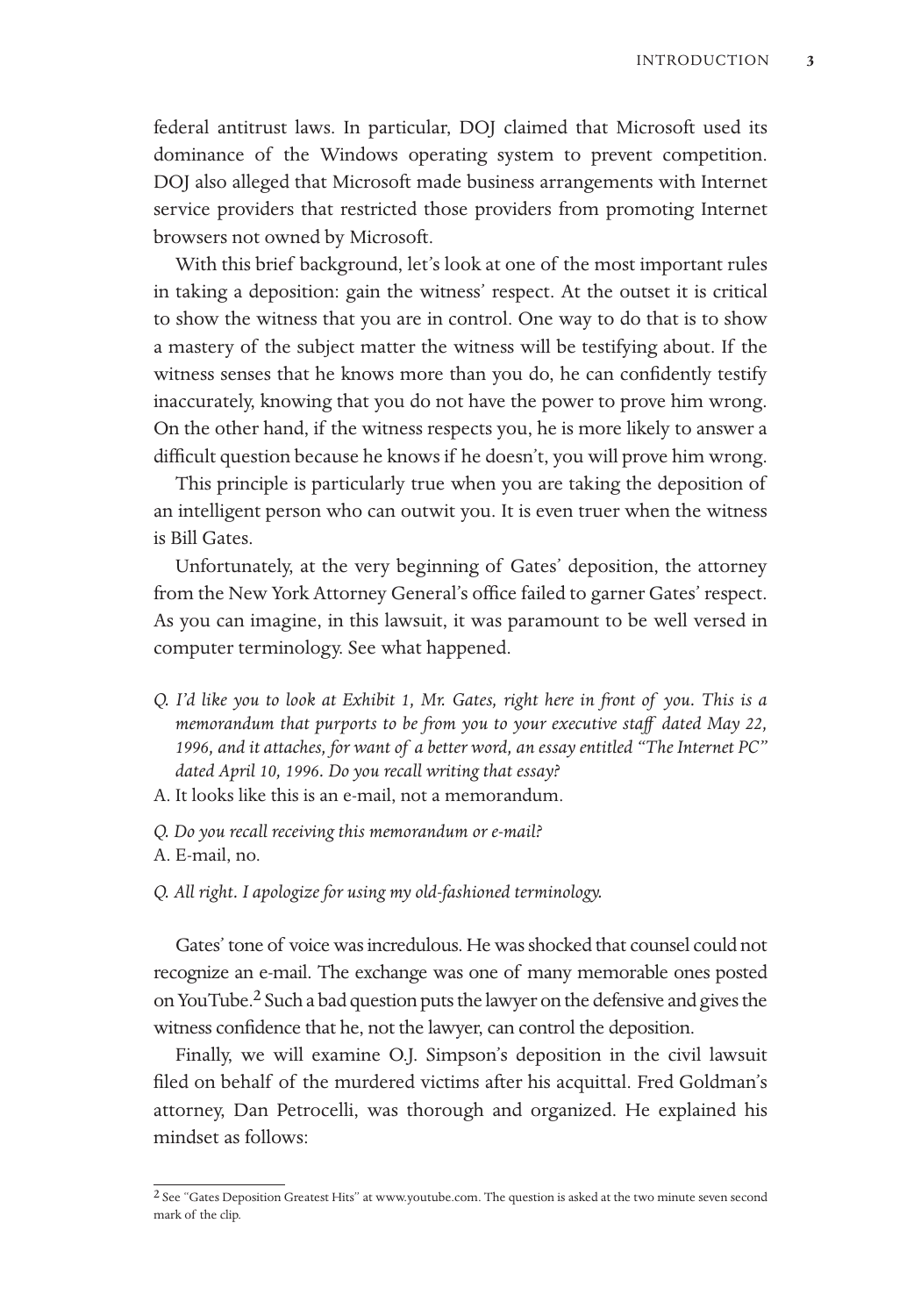If a lawyer starts objecting and pushing you around, and you let him, he will continue the manhandling to his benefit. Early on, I wanted both Baker [Simpson's attorney] and Simpson to realize that no amount of objecting, arguing, or evading would deter me from plugging away, that Simpson would have to answer all my questions, that I wasn't going to let him off the hook until I got my answers  $\ldots$  .<sup>3</sup>

Let's look at one example where Petrocelli's persistence paid off. Petrocelli was asking Simpson about his illegal drug use. Many people had told Petrocelli that Simpson had used drugs, so much so that he had been given the nickname "Hoover" because he snorted so much cocaine.4 It was important for Petrocelli to get Simpson to deny this so that he could prove through other witnesses that Simpson had lied under oath at his deposition. After Simpson denied smoking marijuana, the following took place.

*Q. Were you a cocaine user in June of 1994?*

A. [Baker (Simpson's lawyer)] Don't answer that.

A. [Simpson] No. *Q. The answer is you were not?*

A. No.

*Q. In May of 1994?*

A. No.

[Baker] That's enough. Don't answer any more questions about that.

*Q. Did you take cocaine at any time in the period January 1994 through June 12, 1994?*  [Petrocelli is not deterred by Baker's objections and continues to ask the questions he needs answers to until Simpson stops giving answers.]

A. No.

[Baker] I am instructing you not to—

*Q. Did you take—*

[Baker] Am I a potted plant?

*Q. Did you take any kind of amphetamines during that period?* [Petrocelli again ignores Simpson's attorney]

A. No.

*Q. Did you use cocaine in the year 1993?* [Baker] Don't answer that!

*A. No.*

<sup>3</sup> Daniel Petrocelli, *Triumph of Justice* 119 (Crown 1998). <sup>4</sup> *Id*. at 139.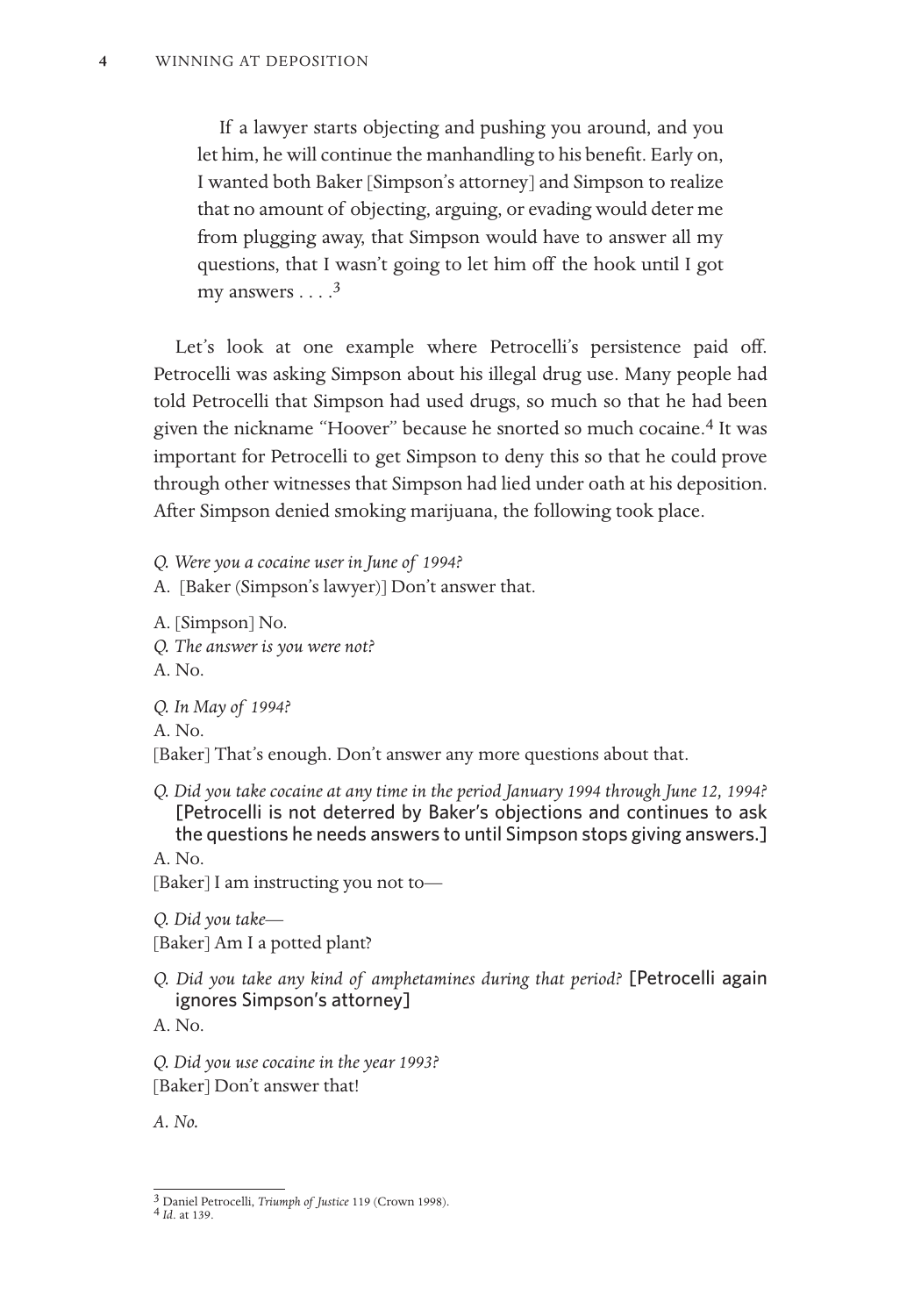From these depositions, we have learned our first three lessons. The Clinton deposition demonstrated that an answer that is too clever won't be believed, the Gates deposition revealed an attorney must be well prepared to keep control of the deposition, and the Simpson deposition showed us how to keep our cool and continue asking needed questions despite an attorney's objections.

# **Remember**

- 1. Getting a disingenuous answer is a success since it won't be believed.
- 2. To get information from a witness, you must gain his respect by being well-prepared.
- 3. You must stay calm and focused no matter what opposing counsel does.

In the following chapters we will look at the conventional wisdom and see if it makes any sense in light of the realities of human nature and actual depositions. What might sound good in theory often has little value in battle. Just one example comes from the American Bar Association's leading publication on depositions.<sup>5</sup> In the chapter on witness preparation, a witness is advised to follow 130 rules. Common sense tells us that it would be impossible for a witness to remember ten of these rules, let alone 130. Yet, many lawyers continue to inundate their witnesses with rules that simply overwhelm them. Witnesses become ineffective advocates because they are more worried about following a rule than defending their position during questioning.

Get ready to learn new techniques and strategies that will improve your deposition skills dramatically. If the court reporter will swear in the witness, we are ready to begin . . . .

<sup>5</sup> Priscilla Schwab and Lawrence Vilardo editors, *Depositions* 65 (ABA 2006).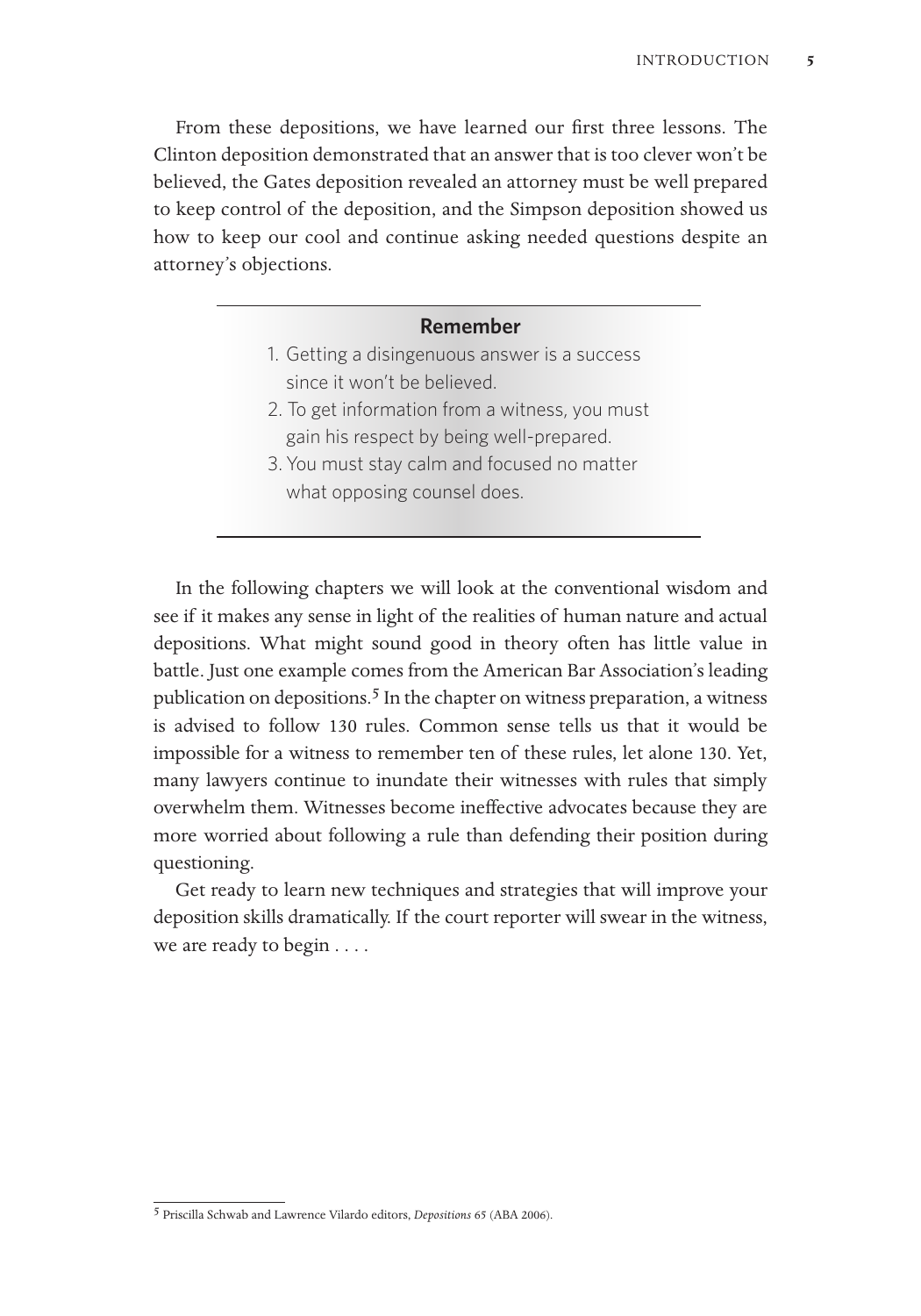# **Chapter Two**  $\frac{1}{\sqrt{2}}$

# Taking the Deposition

There are two possible outcomes: if the result confirms the hypothesis, then you've made a discovery. If the result is contrary to the hypothesis, then you've made a discovery.

*—Enrico Fermi, Nobel Prize winner for Physics in 1938*

We uch like a scientist who tests a hypothesis, you need to test<br>the theory of your case. If you represent a plaintiff and your<br>case becomes stronger, such a finding will obviously affect the<br>lawsuit's value. If you uncove the theory of your case. If you represent a plaintiff and your case becomes stronger, such a finding will obviously affect the lawsuit's value. If you uncover facts that undercut your theory, the value of the lawsuit will be less, but you may find a way to minimize the damage before trial. Generally, a deposition is the best way to determine your case's strengths and weaknesses, but there are occasions when it is not. Let's first look at the advantages and disadvantages of a deposition and then learn how to take one.

# **2.1 eight Reasons to Take a Deposition**

Cost is a significant consideration in your decision. Expenses for a court reporter can exceed \$1,000 for a half-day deposition. In addition, there is a significant burden on your time. Let's look in detail at a deposition's advantages and disadvantages.

Most lawyers see depositions as fact-finding exercises. While this is true, they have a larger purpose. Great trial lawyers use depositions to determine how credible a witness will be at trial. It is a unique situation where you can look the witness in the eye and assess his demeanor. This determination

is critical to deciding the settlement value of your case and whether you should go to trial.

Unfortunately, there may be times when you feel pressure from a client to save money by not taking You can't rely on a colleague to frame and ask the question in the same manner as you would.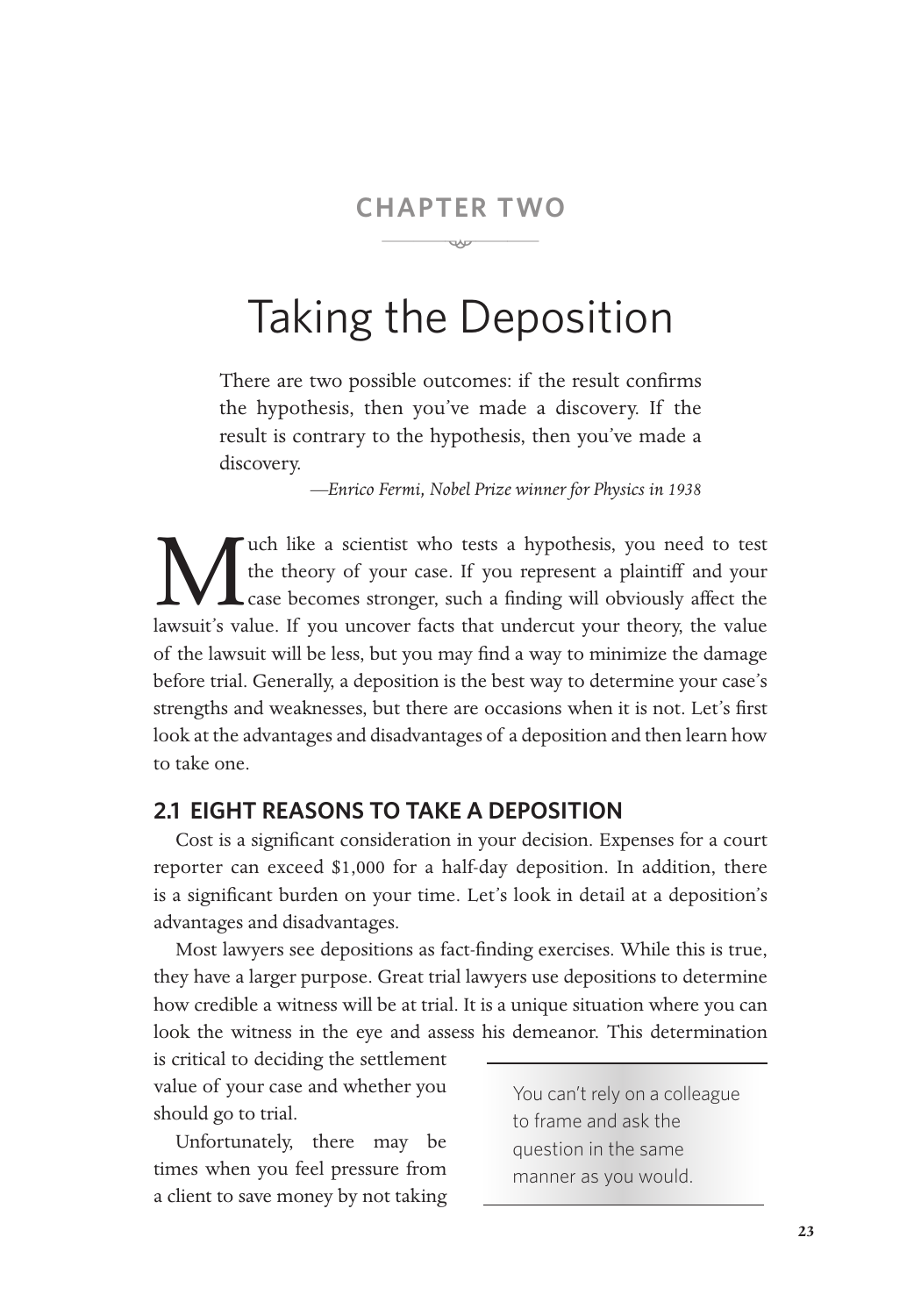a deposition or by having an associate with a lower billing rate take the deposition. But you are responsible for the ultimate outcome of the case and cannot delegate this task when there is a key witness. Only by seeing the witness in person and hearing his story can you accurately perceive his credibility. While a videotaped deposition by an associate would alleviate this problem to some extent, a face-to-face meeting is the only way to determine how the witness will react to your questions at trial.

Another important reason to take a deposition is to build a record of inconsistent statements from the witness that can later be used to impeach him at trial. For example, in a car wreck case, a plaintiff may testify in his deposition that after the accident the defendant was concerned about his injuries and was helpful in summoning an ambulance. However, at trial, the plaintiff may try to embellish his story and testify that the defendant was not helpful but rather belligerent and angry. If you had not taken the deposition, you would lack the one tool to discredit the plaintiff 's trial testimony. Having taken the deposition, you will be able at trial to impeach the witness in the following way.

# **Example: Deposition Provides Inconsistent Statement**

*Q. You testified on direct that the defendant was belligerent and angry at the scene. The truth is that my client was concerned about your injuries and helped in calling for an ambulance.*

A. No.

*Q. Do you remember giving your deposition in this case.* 

A. Yes.

*Q. You were under oath?*

A. Yes.

*Q. I would like you to read along silently as I read from page 17 line 2. Isn't it a fact, you were asked the following question? Was the defendant concerned . . . .*

A third reason to take a witness' deposition is to discover the details of a party's claims or a witness' knowledge of events. In short, a deposition lets you confirm what you already know and find out answers to questions you don't know.

It is impossible from interrogatories to gather many details. Through a deposition, an attorney may explore at length the lawsuit's claims that cannot be done in any other way. For example, if a defendant supervisor in an employment discrimination lawsuit asserts in his answer filed with the court that he did not do anything sexually to harass the plaintiff because it was a consensual relationship, only through a deposition can the plaintiff 's attorney discover the detailed answers regarding the claimed consent. A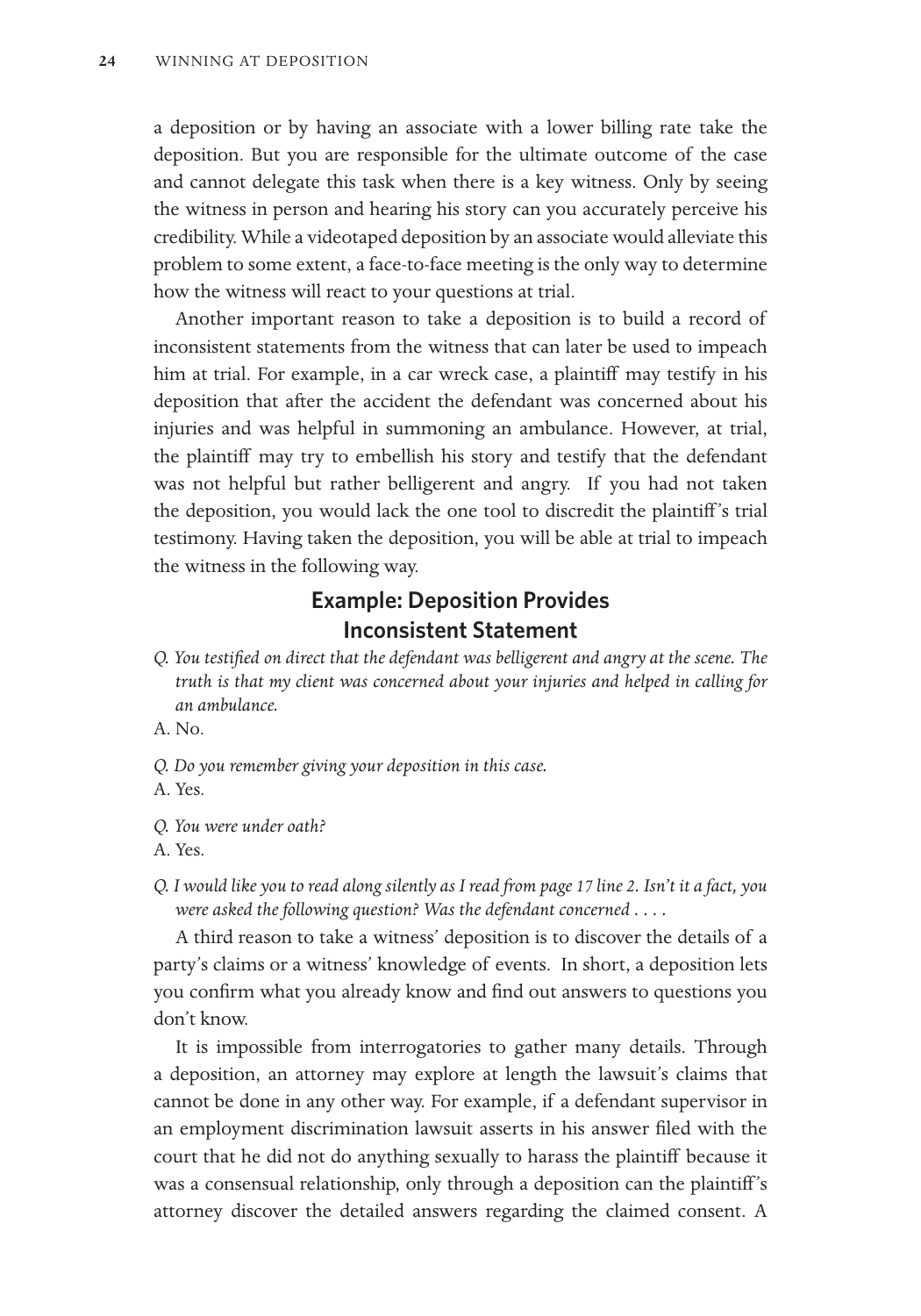deposition allows you to follow-up on answers that simply can't be done with interrogatories. Also, unlike interrogatories, you can get spontaneous answers that are not filtered by opposing counsel.

Likewise, a deposition will help you discover facts that hurt your case. The last thing you want is to be surprised at trial by a credible witness who knows facts that damage your case. If you learn about bad facts during discovery, you usually will have time to find witnesses or documents that can undermine the bad facts. If you find out about the bad facts at trial, it may be impossible to lessen the damage. Moreover, by hearing the witness' bad answers, you will know to avoid asking those questions at trial.

Depositions may also be used to find facts that will be helpful to your case. The other side is never going to volunteer helpful information but, through a deposition, you may find that although a witness has damaging testimony, he also has some helpful information for your side.

For example, in the employment discrimination lawsuit mentioned above, it may be that when you take the supervisor's deposition, he admits that the plaintiff had *always* received excellent performance reviews and that they only went down after the consensual relationship ended, although he denies that event had anything to do with the worse evaluations. Such information would corroborate the plaintiff's theory that her lower performance rating and failed promotion occurred not as coincidence with the ending "relationship" but rather at the end of harassment when the plaintiff finally said "no" to any further sexual contact.

Also, the need to prepare an effective summary judgment motion may require you to take a witness' deposition. It may be that you need to get certain admissions from an adverse witness in order to prove the point you are making in your motion.

Narrowing the issues for trial or mediation is another reason to take a deposition. Often a Complaint and Answer throw in the kitchen sink with allegations and denials. However, depositions of key witnesses often reveal that the alleged wrongdoing or defenses are narrower than they were alleged in court pleadings.

Sometimes you will take a deposition to force a settlement. You may be able to achieve this by showing the witness documents and asking questions that reveal your case's overwhelming strengths. For example, if a defendant hospital were claiming no medical malpractice, a videotaped deposition of the hospital's surgeon briefly showing remorse when confronted with documentation suggesting that there was a mistake may be the tipping point for a quick settlement. As discussed below, a video deposition would be critical to preserve such a reaction that would not show up in a transcript.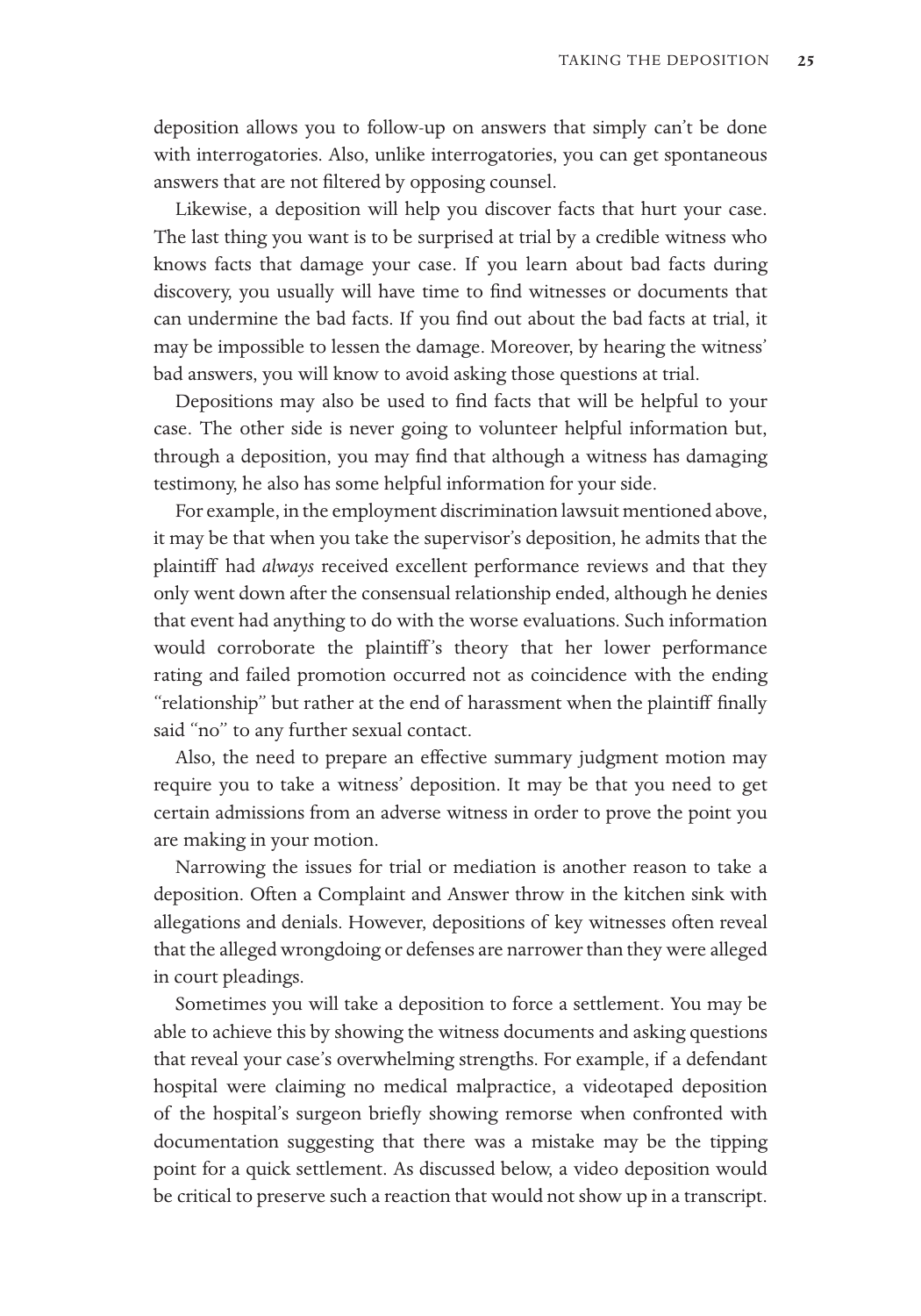Finally, a deposition may be used to preserve a witness' testimony. An attorney may believe that a witness is neutral but might be persuaded to shade his testimony for the other side at a later date. Or, the witness may live outside the court's subpoena range for trial. In such situations, you will not be able to force testimony at trial, and a deposition can be substituted for trial testimony. Preservation may also be necessary if the attorney fears that the witness won't be available for trial due to health reasons. Obviously, there is the risk that if the witness provides hurtful testimony, the attorney has unintentionally preserved harmful testimony that would otherwise not be used at trial.

### **Deposition Advantages**

- 1. Assess the witness' credibility.
- 2. Create inconsistent statements for use at trial.
- 3. Discover details of a party's claims or a witness' knowledge.
- 4. Gather helpful admissions.
- 5. Learn bad facts about your case.
- 6. Narrow the issues for trial.
- 7. Obtain settlement leverage.
- 8. Preserve helpful testimony.

Do not feel that you need to limit yourself to just one of the reasons above. For best effect, combine them. There is no reason you can't assess the witness' credibility, discover new leads, and box in the witness with helpful admissions.

# **2.2 Five Reasons Not to Take a Deposition**

Having said this, there are some serious disadvantages to taking a deposition. First, it can be expensive, as mentioned above. Besides the cost of the court reporter, the deposition takes a lot of your time to prepare and takes time away from other important things you could be doing. Is this deposition really worth your time? Moreover, is it really worth double your time? That is, there is a certain tit for tat between attorneys. If you decide to take a lot of depositions, be prepared for opposing counsel to return the favor and take just as many. It is fair to assume that for every deposition you take, you will have to spend the same amount of time defending one.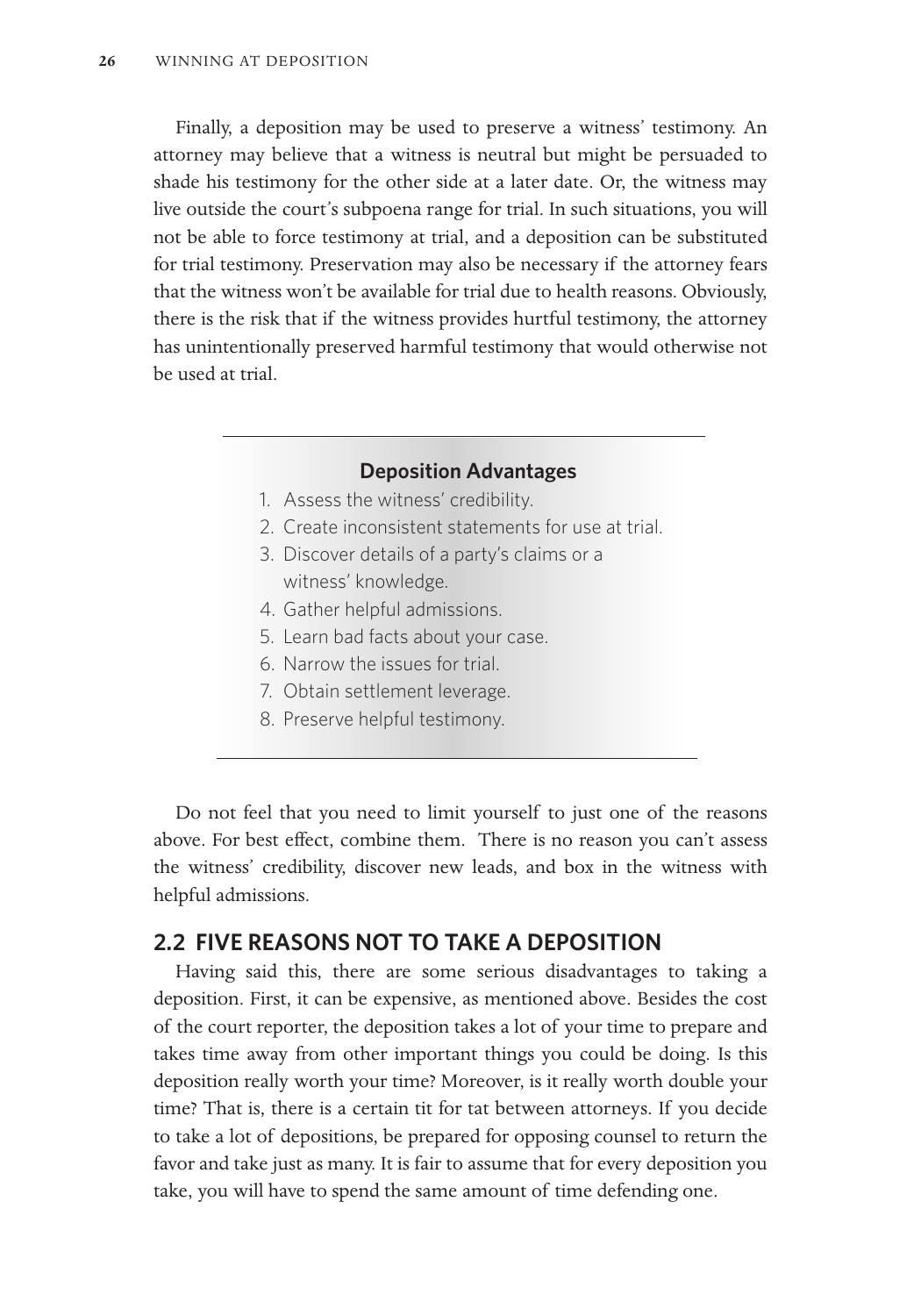In addition, by taking depositions, you force the other side to spend time on your case and, therefore, to become better prepared for trial. This is a very significant drawback to taking a deposition. Through the witness' answers, you will inevitably educate the other side about details it might not have taken the time to learn except for the deposition. But for the important depositions, you need the information even if the downside is that the witness and opposing counsel get educated. A good guide, then, is to take only important depositions and not waste your time taking the less important ones.

Another downside to depositions is that you will necessarily reveal your trial strategy through your questions. Even if you are subtle about your theory of the case, the opposing attorney will at least get glimpses through the topics you cover in the deposition and by sensing from your mannerisms which topics seem important.

Moreover, while you are able to assess the witness' credibility, the witness is also assessing your demeanor and strategy. Consequently, the witness will be less surprised at trial, since it won't be the first time he has been confronted by you.

These facts aside, none of the disadvantages should carry the day by themselves except for the most important one: by taking a deposition, you remind the other side to take the depositions of your witnesses. You may inadvertently expose the weaknesses in your witnesses that opposing counsel may not have otherwise discovered if he had not taken their depositions.

### **Deposition Disadvantages**

- 1. Expensive.
- 2. Reminds opposing counsel to take depositions of your witnesses.
- 3. Forces opposing counsel to come to trial much better prepared.
- 4. Your questions reveal your trial strategy.
- 5. The witness can assess your demeanor and strategy prior to trial.

# **2.3 Order of Depositions**

First, you need to decide the order. Do you want to develop your case from the ground up, or from the top down? Most attorneys start at the bottom and work up, but there is no one right way that applies to all cases.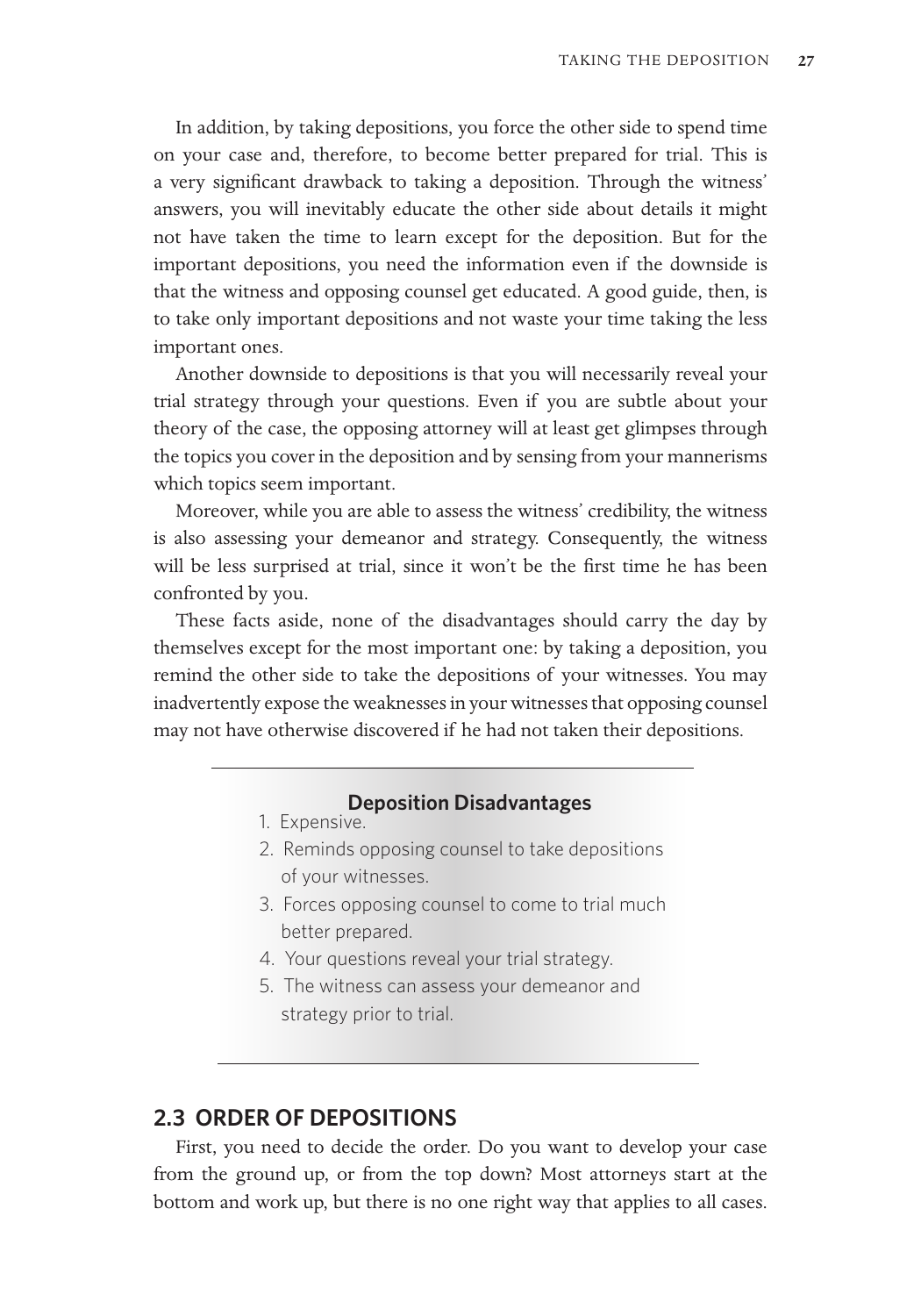For example, if you are a plaintiff in a medical malpractice case, you may start by taking the depositions of the nurses and then work your way up to the doctors. This would give you the chance to build the theory of your case with lower level fact witnesses before you question the doctor.

But such an approach alerts the doctor to the questions to expect, since his counsel will have briefed him not only on the questions you have asked but the answers that have been given. It also gives the doctor time to prepare for the moment of truth. By contrast, if you start with the doctor, you may not know all the details of the case, but you will be able to lock down the doctor's testimony before he has time to learn from others' testimony and modify his responses.

There is a definite advantage in taking the deposition of a main witness before that witness has had time to prepare by reviewing documents or learning from other depositions. You can catch the witness off guard because opposing counsel will be hearing the specific areas of your questions for the first time and won't be able to warn the witness ahead of time.

In contrast, working from the ground up is particularly helpful when you don't know who the decision-maker is who took the action which hurt your client. You may need to build your case by getting details from witnesses low in the food chain so you will know what questions to ask the decision-maker when you determine who that is.

The key is to be creative and not approach every case the same. While in most cases, you probably will start with low-level witnesses, don't be afraid to go after the key witness first when you know what questions to ask him.

# **2.4 Types of Depositions**

There are various depositions and, whichever type you use, the opposing side cannot object as long as your choice comports with the Rules.

# **1. Video v. Oral Depositions**

In an ideal world, your depositions would be videoed, and your opponent's would not. The reason is that you would have the advantage of using video clips at trial to show how your opponent's witnesses got angry, were arrogant, or paused for a long time before answering a simple question (showing that his answer was disingenuous).

# **Example: Gates Deposition (***U.S. v. Microsoft***)**<sup>1</sup>

In this example, the lawyer asks Gates whether he had a conversation with Microsoft's vice-president Paul Maritz about winning market share for Microsoft's browser. The government had accused Microsoft of using its powers to create a monopoly in this area.

<sup>1</sup> For a summary of *U.S. v. Microsoft*, see the Appendix.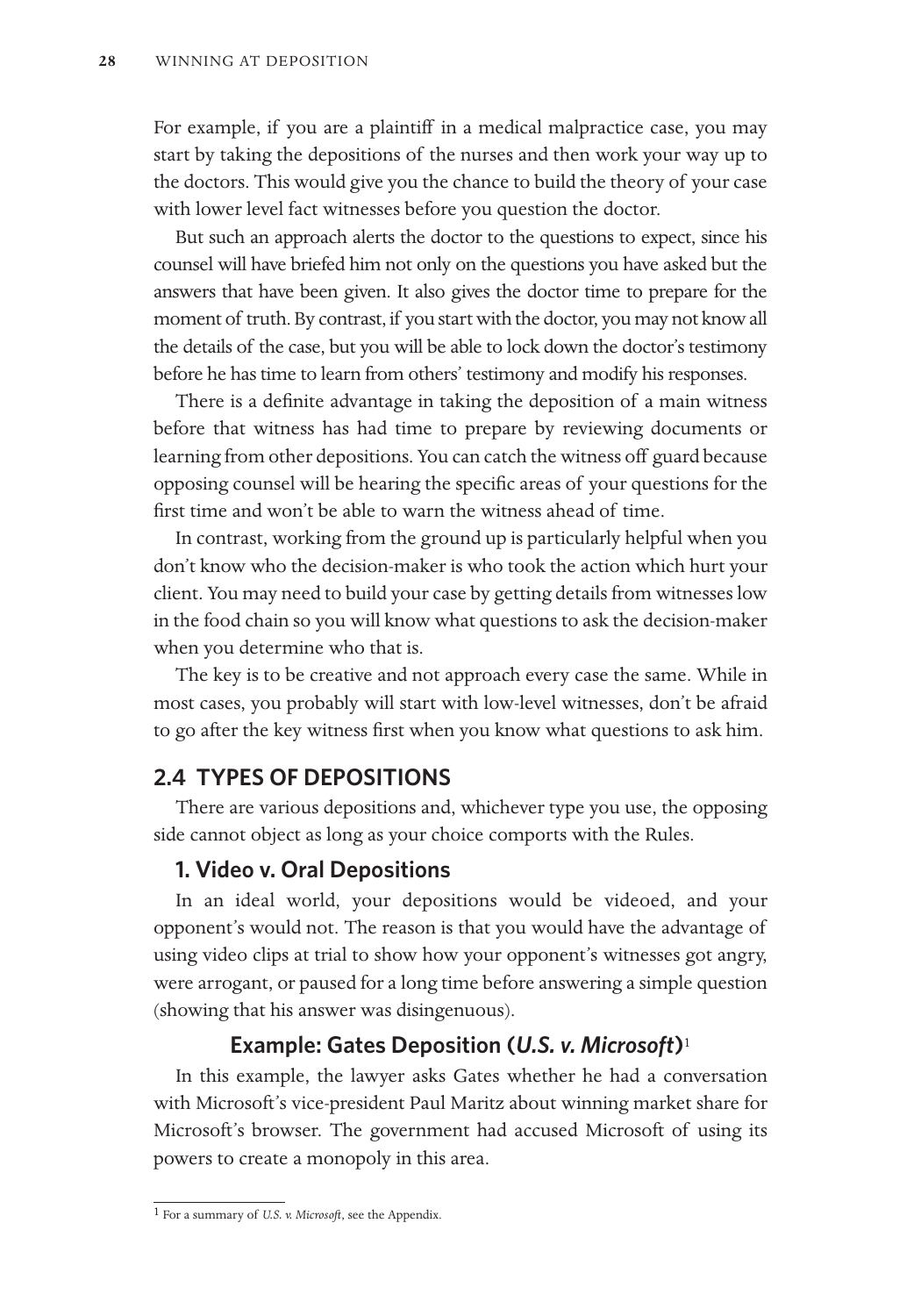*Q. Now, did you ever tell Mr. Maritz that browser share was not the company's number one goal?*

A. No.

This exchange seems very normal, and Gates appears to have told the truth. However, the video shows Gates pausing uncomfortably for almost a minute before answering this simple question. When the video was played at trial, it caused laughter

You only get one shot at deposing a witness, so you need to make it count. If possible, always use video.

in the courtroom. This is a perfect example showing that video can capture a crucial moment in a deposition that the written transcript cannot.

Likewise, if your witness did any of these things during an oral deposition, your opponent would not be able to take advantage of these mistakes at trial because the deposition of your witnesses would only be taken by a court reporter. Moreover, ideally, you would have infinite financial resources to pay for the added cost of a videographer to video the depositions (i.e. many videographers charge \$100/hr. with a four hour minimum).

One more reason to take a video deposition is if you are concerned about opposing counsel's behavior. With the video rolling, you will force opposing counsel to be polite or risk being seen as a jerk by the jury when the deposition is played at trial or seen by the judge in a motion for sanctions for unacceptable behavior.

On the other hand, a video deposition has the disadvantage of preserving your tone of voice and the manner of your questions as well. If you pause a lot between questions, seem disorganized, become angry, or appear nervous, the jury will see this, and your credibility will be diminished.

# **2. Oral Depositions v. Deposition by Written Questions**

While not very common, taking a deposition by written questions can be very useful. Rule 31 provides guidance. The party seeking to take the deposition sends notice to the other side along with questions that are sought to be asked. The opposing party has fourteen days after being served to respond with questions it wants to ask and must serve those on the originating party. The parties have seven days each to serve redirect and recross questions if desired.

You must object to a question that you have been served with within the time for serving responsive questions (14 days) or, if the question is a recross question, within 7 days after being served. (Rule  $32(d)(3)(C)$ ).

After all questions have been served, the party who noticed the deposition must then send a court reporter the notice and all the questions that have been submitted. The court reporter then must promptly take the deposition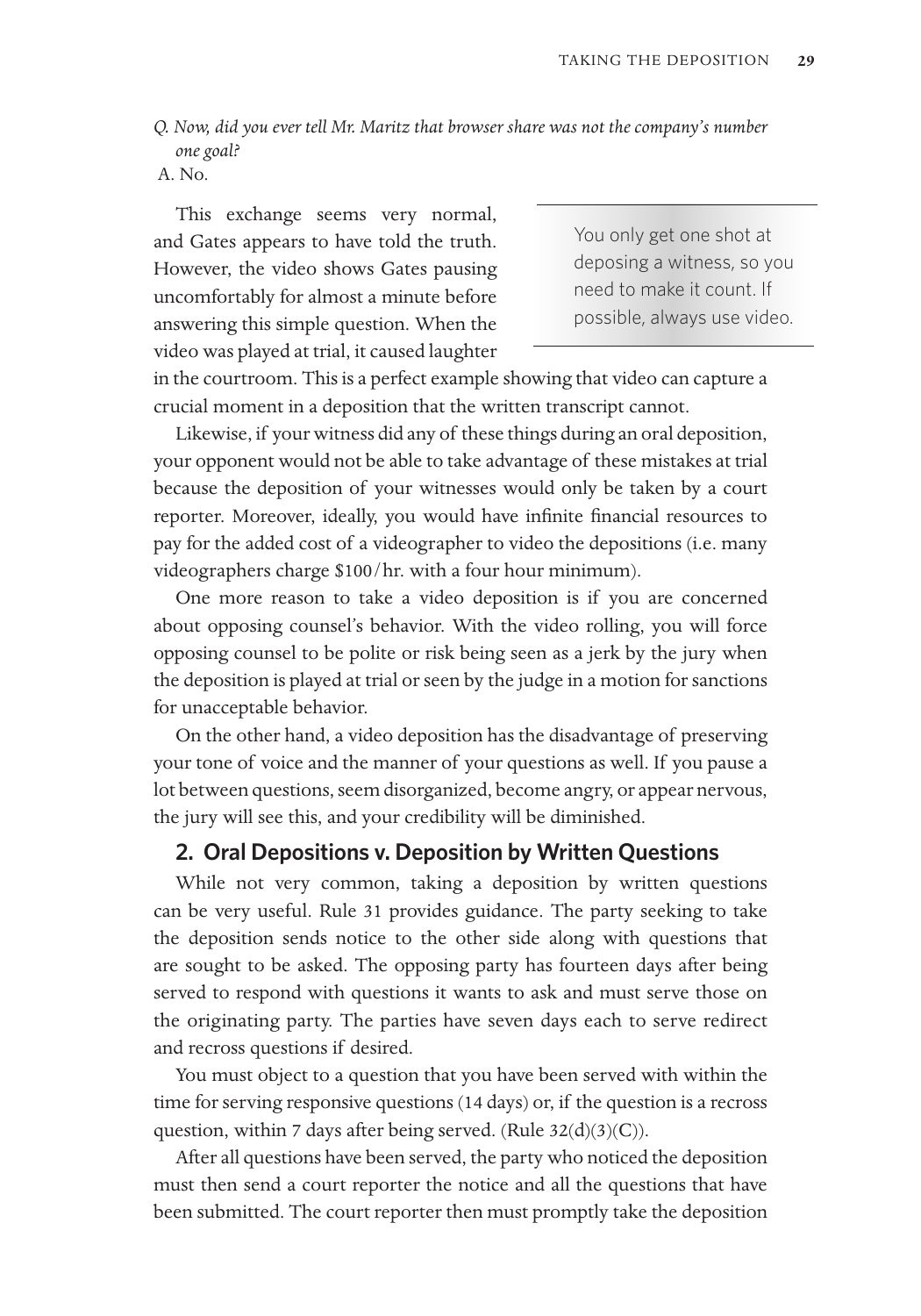of the deponent by reading him the questions and transcribing the answers, as would be the case in a typical deposition.

There are many disadvantages to a deposition by written questions. If the witness is confused by the question, there is no way for you to rephrase it. Moreover, if the witness gives a vague or limited answer, you cannot follow up. There is also nothing to be done if the witness dodges the question and gives an evasive answer. You will also give the other side the opportunity to draft questions carefully in response to yours.

Nonetheless, this type of deposition is useful in getting business records admitted at trial. For example, you could issue a Notice of Deposition By Written Questions with a subpoena duces tecum (a request for documents to be produced at the deposition) to a custodian of records at a company. The questions you would ask would be those to qualify the documents as business records so that they could be admissible at trial under the business record exception to the hearsay rule. You could also instruct the witness to sign a declaration to the same effect. Then, instead of calling the witness at trial, you could offer the deposition as substitute testimony or the accompanying declaration and documents under Federal Rule of Evidence 902(11) by providing notice of your intent prior to trial.

# **3. Telephone or Video Conferencing Depositions**

You may take a deposition by telephone or video conference if the parties agree or with the court's permission (Rule  $30(b)(4)$ ). If the parties do not agree, the court will often permit the deposition unless the opposing party can show a particular reason why she would be prejudiced.

These remote depositions are often done so that attorneys can save the time and expense of traveling where the deponent resides. The only logistical concern is finding a court reporter (and/or videographer) to be present in the deponent's town. The downside to taking a telephone deposition is that you can't see the witness' reactions to your questions and judge how credible she will be before a jury. It can also be hard to question the witness about documents (even if you have mailed them to the court reporter beforehand), since it can be cumbersome to show the witness exactly what paragraph or sentence you want the witness to explain. However, for testimony that is expected not to be very controversial, a telephone deposition is an efficient way to obtain discovery and is very easy to arrange. The video conference allows you visually to assess the credibility of the witness but has the disadvantages of expense and difficult logistics of arranging for video equipment and video streaming.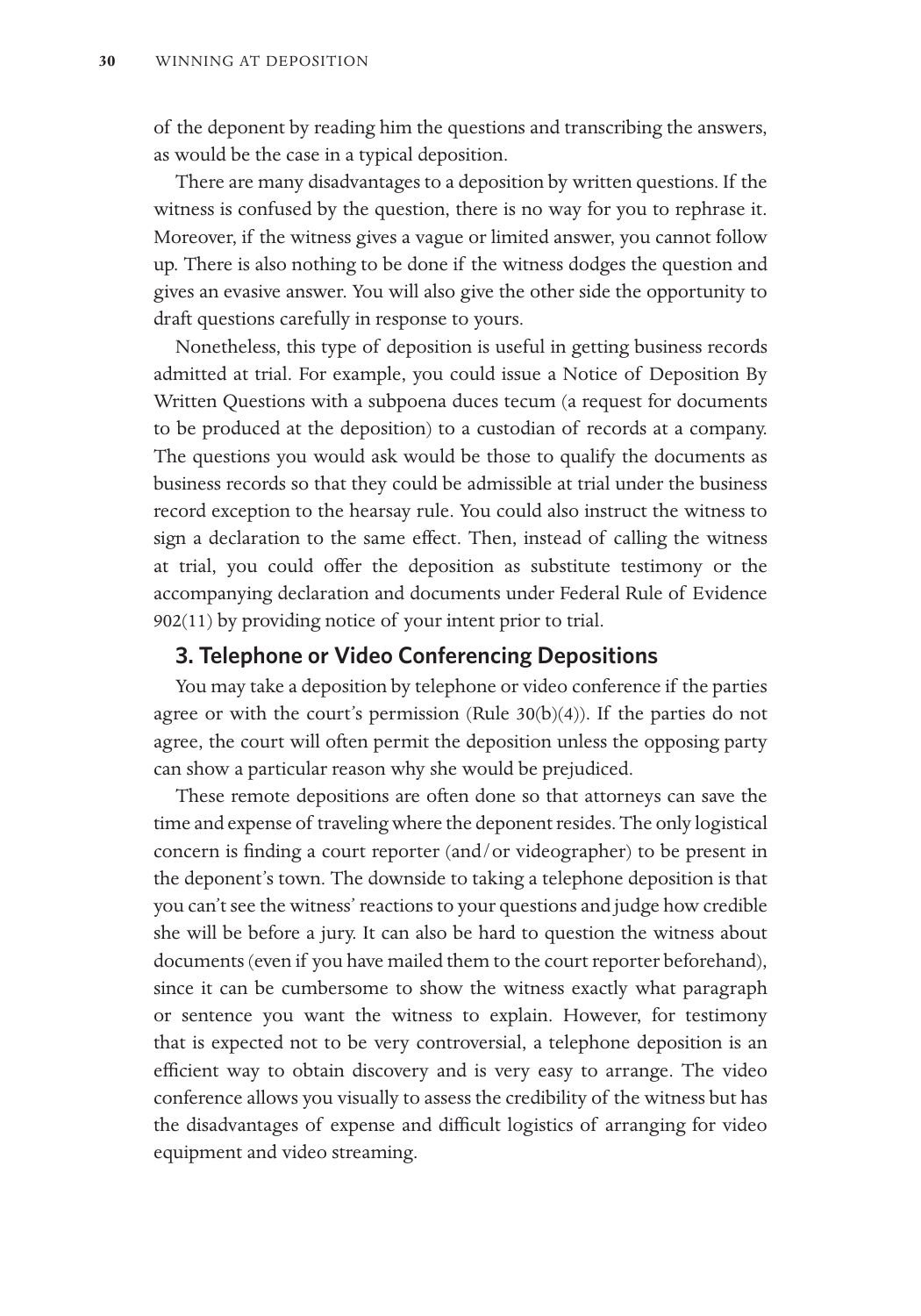# **MCHECKLIS**

# Pros of Deposition

- 1. Assess witness' credibility.
- 2. Create inconsistent statements for trial.
- 3. Discover important details.
- 4. Gather helpful admisions.
- 5. Learn bad facts about your case.
- 6. Narrow issues for trial.
- 7. Obtain settlement leverage if your witness is good or opponent is bad.
- 8. Preserve testimony.

# Cons of Deposition

- 1. Increases expenses.
- 2. Reminds opponent to take depositions of your witnesses.
- 3. Forces opponent to prepare for trial sooner.
- 4. Reveals your trial strategy.
- 5. Causes witness to be more comfortable on cross at trial.

# Order

- 1. It's usually better to start with most important witness to catch him off guard.
- 2. Start with low-level witnesses if you are unsure of the important facts in your case, and you need to gather information.

# Video, Oral or Written Questions

- 1. Video is always better if you can afford it.
- 2. Deposition by written question is inexpensive way to authenticate business records for trial.

# Getting Ready to Take Deposition

- 1. Review client's documents.
- 2. Send interrogatories to opponent.
- 3. Request documents from opponent.
- 4. Interview main witnesses.
- 5. Know legal elements of claims and defenses.
- 6. Uncover theory of case for both sides.
- 7. Determine themes of case for both sides.
- 8. Be skeptical of client's story.
- 9. Prepare outline.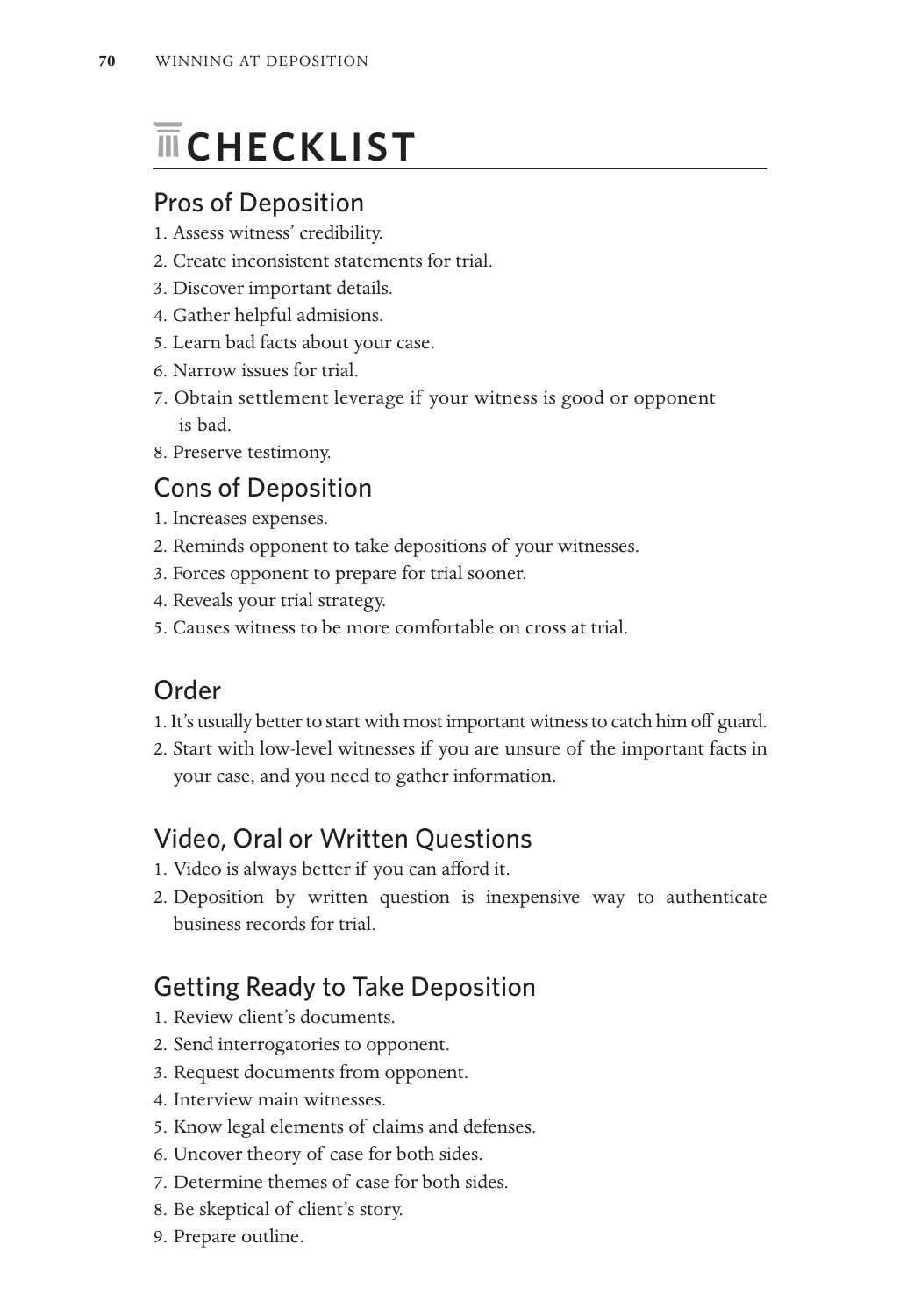# Contents of Deposition Outline

- 1. Goal is to find out how witness can hurt you (bad facts) and how you can undercut testimony if necessary (good facts).
- 2. In addition to learning bad facts, adverse witness can be questioned on at least one of five areas (CLIPS):
	- —**c**redibility
	- —**l**ack of information
	- —**i**mplausible statements
	- —**p**rior inconsistent statements
	- —**s**upport of your case
- 3. Ask questions that will support your case before you ask antagonistic questions.
- 4. Focus on no more than three or four topics.
- 5. Put legal elements of claims and defenses in outline for easy review.

# Sample Outline

- I. Witness notification about oath
- II. Confirmation of witness' competency to give testimony
- III. Elements of cause of action and defenses (for your reference only)
- IV. Discover bad facts about your case
- V. Helpful admissions (the "S" of CLIPS)
- VI. Other areas of CLIPS
- VII. Miscellaneous questions regarding background

# Taking the Deposition

- 1. Don't waste time on background questions.
- 2. A good beginning simply confirms that witness understands oath.
- 3. A short organized deposition is best.
- 4. Be confident, calm, and show respect.
- 5. Build rapport with witness.
- 6. Listening is most important skill.
	- —show empathy toward witness to encourage witness to talk
	- —determine if witness is believable by critical listening
- 7. Primarily use questions with who, what, when, why, where and how.
- 8. Use inverted pyramid to start with broad questions and then more specific ones.
- 9. Choose topics carefully since time is valuable.
- 10. Use focused (closed) questions to pin witness down when necessary.
- 11. Pause after witness answers to see if he will volunteer.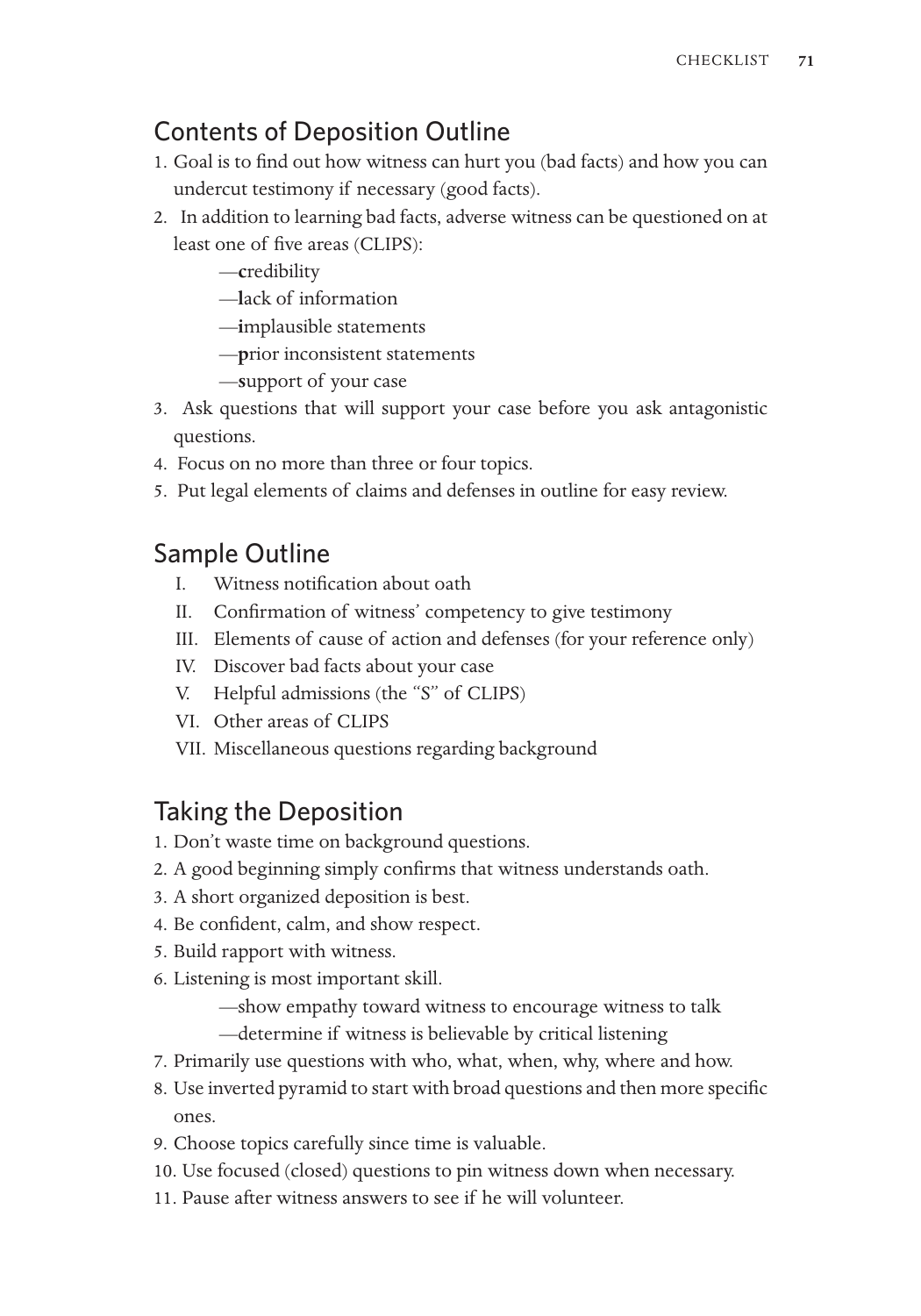- 12. Repeat question if witness avoids answering it.
- 13. Ask most important question immediately after break.

# Most Common Mistakes New Attorneys Make

- 1. Lecturing witness about rules of deposition instead of building rapport.
- 2. Spending too much time on background questions.
- 3. Looking at notes to formulate next question instead of making eye contact with witness and listening to answer.
- 4. Moving on to next question instead of realizing that witness has not answered pending question.
- 5. Exploring ten topics when only three are necessary.
- 6. Letting objections interrupt flow of questions.

# Challenging Situations

- 1. If witness misspeaks and the statement is to your advantage, don't follow up since you will alert the witness and her attorney to the mistake.
- 2. If witness exaggerates, get details to highlight the exaggeration.
- 3. If witness reviews documents prior to deposition that refresh her memory, many courts will require her to produce them to the examining attorney.
- 4. If a witness refers to a document during an answer that the examining attorney has not seen, the attorney often will ask the witness to produce the document to him at a later date. Even if the witness says "yes," the courts are split as to whether this agreement is binding.
- 5. If opposing counsel instructs his witness not to answer a question, confirm with the witness that she is going to follow her attorney's advice.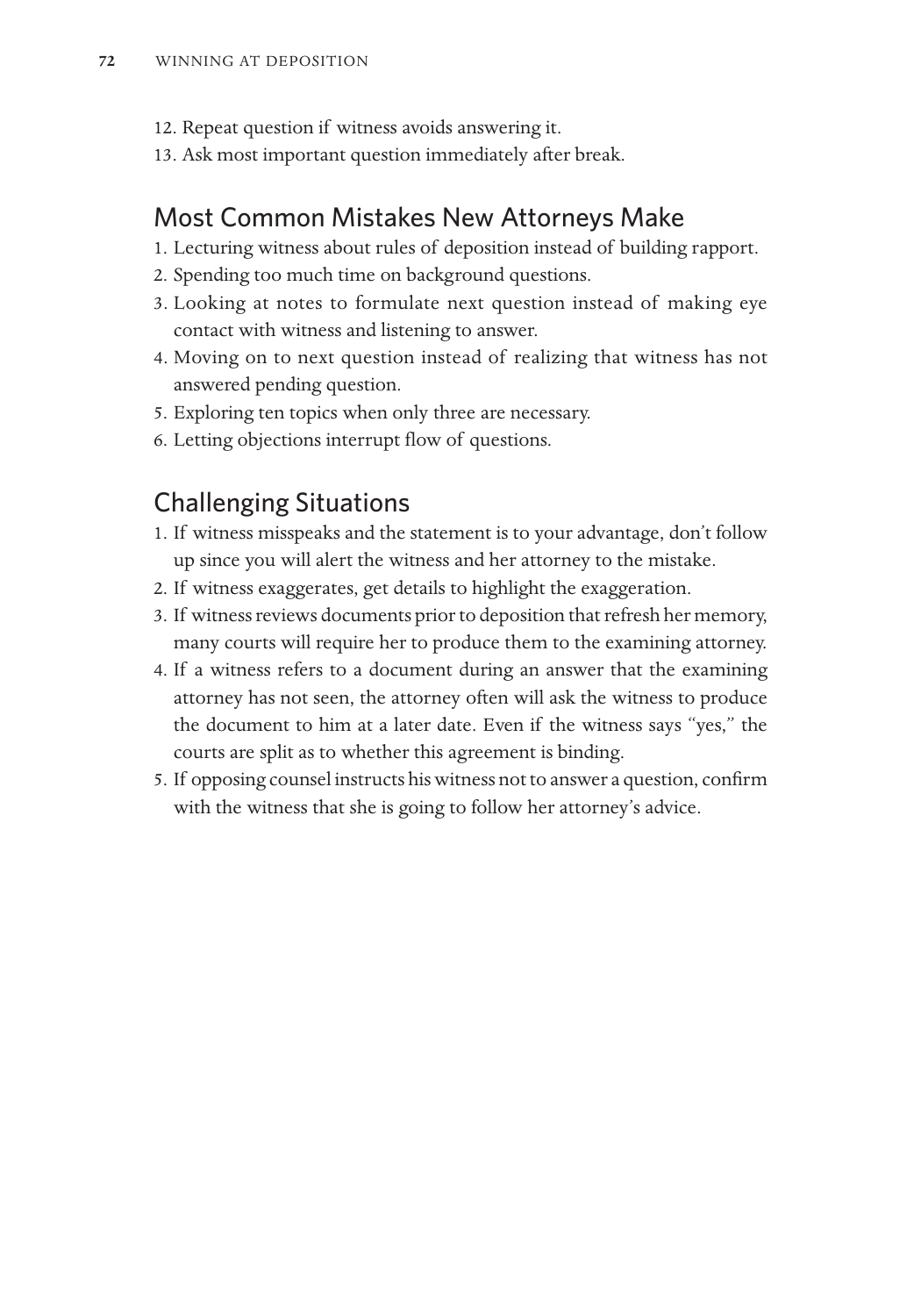# **Chapter Six**  $\frac{1}{\sqrt{2}}$

# Problems at Deposition

An eye for an eye only ends up making the whole world go blind.

 *—Mohandas Gandhi*

andhi's advice could not be more sound for dealing with difficult opposing counsel and witnesses. If you fight back in the same way that you are being attacked, nothing will be accomplished. However, Gandhi did not simply opposing counsel and witnesses. If you fight back in the same way that you are being attacked, nothing will be accomplished. However, Gandhi did not simply preach passive resistance at all costs. He also declared, "All compromise is based on give and take, but there can be no give and take on fundamentals. Any compromise on mere fundamentals is a surrender. For it is all give and no take." You need to strike a balance. Compromise only as long as you can still gather the information you need from the witness and protect your witness' fundamental rights (if you are defending the deposition).

Let's look at some common situations you are likely to encounter and how to handle them. First, we will look at problems caused by difficult witnesses and then those caused by attorneys.

# **6.1 Attorney Conversations with Expert Witness**

A very important change to the federal rules occurred in December 2010 regarding the disclosure of communications between an attorney and his designated expert witness. Rule  $26(b)(4)(C)$  is a significant departure from the old rule and the current practice in many states. A designated expert is a witness who can testify at trial. Under the old rule, if the witness had been designated as an expert and thus not a consulting expert (a witness who could not testify at trial but could give confidential advice to an attorney), any communication between the attorney and that expert was discoverable. Let's look at an example from the Microsoft case under the old rule.

# **Example: Cross of Weadock (***U.S. v. Microsoft***)**

Weadock was an expert hired by the Department of Justice. Here, he is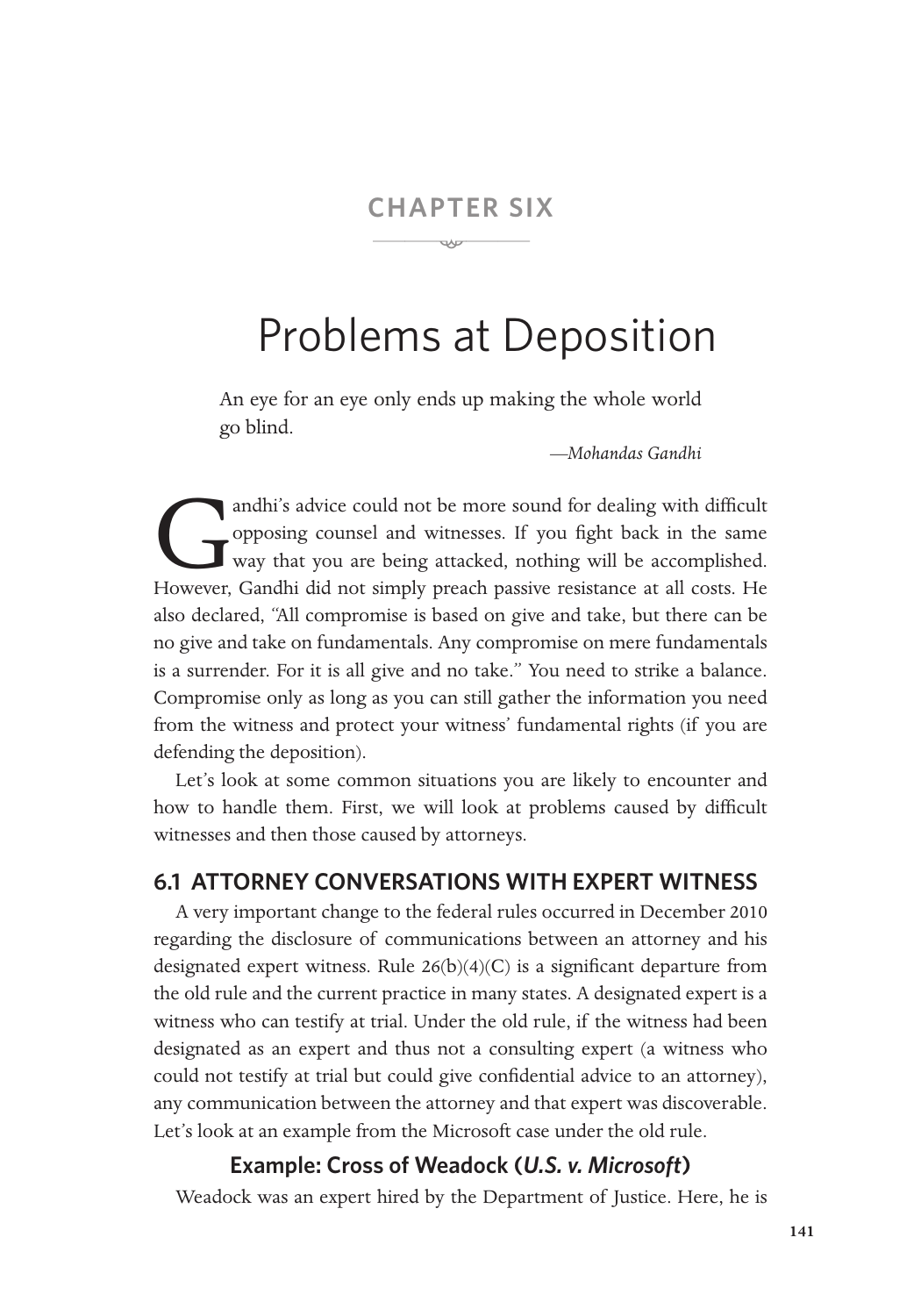being questioned at trial by Microsoft's attorney.

- *Q. Over the last year, has any Department of Justice lawyer ever expressed appreciation for your willingness to conform your views to those of the Department of Justice's?*  [seeks communication not protected under old rule]
- A. Quite the contrary, Mr. Pepperman. As a matter of fact, I made it very clear as a condition of employment when we were having these discussions in —I believe it was October—early October of last year—that if they were to hire me as a consultant, that I would not be bound by any preconceptions and that I would be free to call things as I see them. And, in fact, it's—it's my opinion as a businessman and as a consultant, that that's the greatest value a consultant has to a client, is to call things as they see them. They said, "that's all we want you to do." And they hired me on that basis.

The Microsoft attorney should have expected such an answer. It should not be surprising that an expert who is being paid a lot of money by one side is not going to help the other side with an answer that hurts his client. The following example (not from the Microsoft case) is another scenario that often took place under the old rule.

# **Example: Attorney Conversations with Expert Under Old Rule (Hypothetical Case)**

*Q. Did you meet with Mr. Dodge [defense attorney] this morning prior to the deposition?* A. Yes.

*Q. What did you discuss?*

A. We discussed my expert report and the expert report from the other side.

*Q. Did Mr. Dodge mention to you any concerns he had about your report?* A. No.

*Q. Describe in more detail what you talked about.*

A. We essentially discussed my report in brief, and I reaffirmed what I said in it.

- *Q. Did you and Mr. Dodge discuss what questions I might ask you?*
- A. None that I remember. He just said that I would get asked some questions about my report and plaintiff 's report, and he told me to tell the truth.

While under the old federal rule and many current state rules, these scenarios occurred often, the new federal rule specifically protects from disclosure communications between an attorney and his expert witness unless it relates to 1) the expert's compensation, 2) facts or data the attorney provided which were considered by the expert, and 3) assumptions the attorney provided that the expert relied on.<sup>1</sup>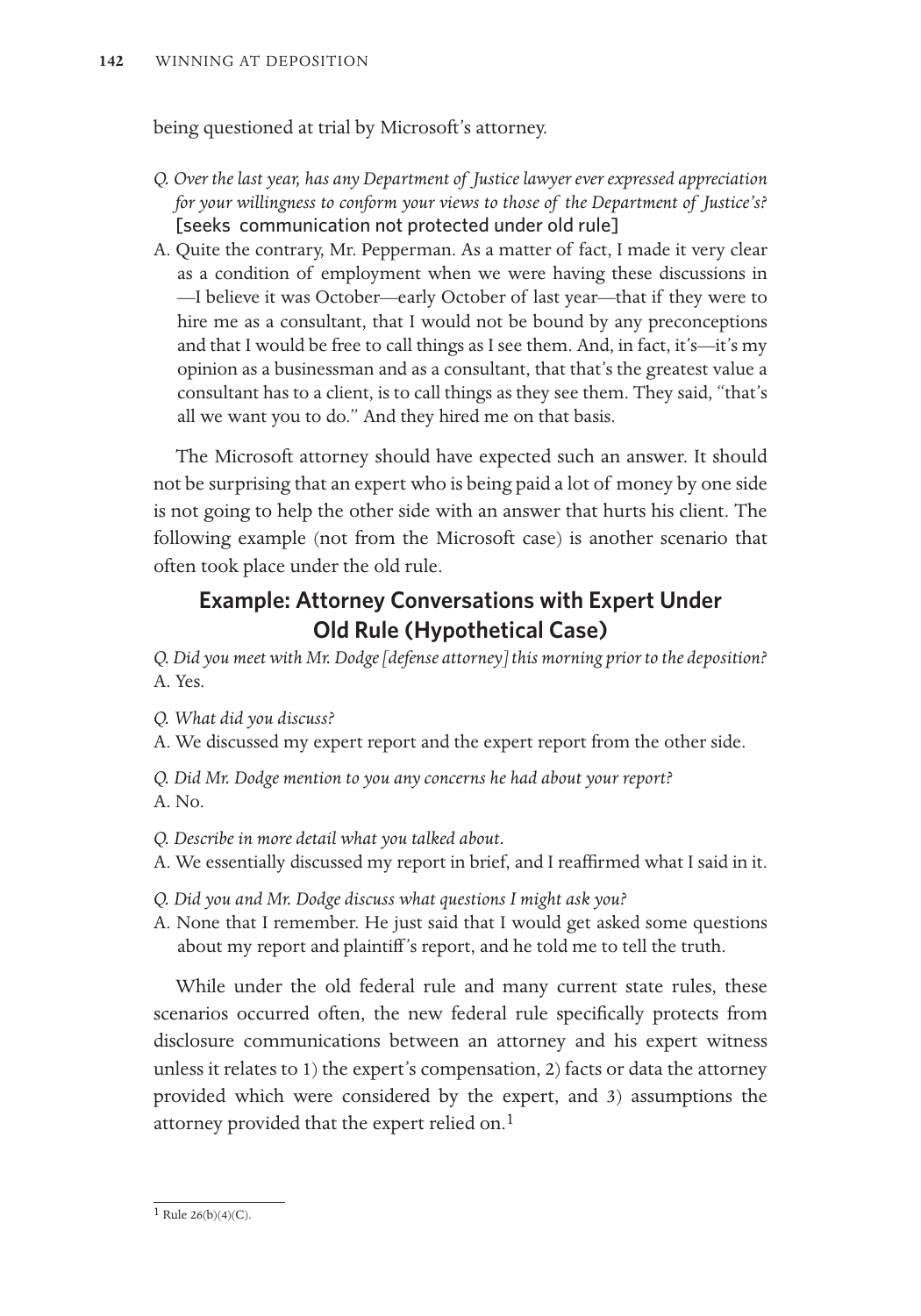Even under the old rule, experts rarely revealed any communications despite the fact that the old rule required such disclosure. Now, the rule protects many of those disclosures. But be aware that an opposing attorney may still discover communications such as facts and assumptions supplied to the expert. Although it is highly unlikely that your expert would reveal these facts under the new rule (see practices under the old rule above), you would still have a duty to correct the record if the witness lied at a deposition. This is not a position you want to be in. So, be careful what facts or data you supply to your expert.

#### **Remember**

Take advantage of the Rule Amendments that now protect from disclosure most communications between you and your expert.

# **6.2 Witness Gives Implausible Answer**

There is nothing you can do when a witness gives an implausible answer. This is one of the most common—and frustrating—occurrences in a deposition. Many attorneys become exasperated when this happens. Instead, you should realize that you have achieved victory when you get such an answer. The reason is that it does not matter what the witness says, only if a jury will ultimately believe what was said. Consequently, a jury will see an implausible answer for what it is: an attempt by the witness to deceive. When this answer is shown to the jury, it is as helpful to you as the admission you were trying to get. Let's look at a few examples from the Gates deposition.

# **Example: (Gates Deposition)**

In this example, Boies is showing Gates an e-mail he wrote to a subordinate on Jan. 5, 1996. The Justice Department was accusing Microsoft of attempting to monopolize the market for Internet browsing.

*Q. And the first line of this is, "Winning Internet browser share is a very very important goal for us." Do you see that?*

A. I do.

- *Q. Do you remember writing that, sir?*
- A. Not specifically.
- *Q. Now, when you were referring there to Internet browser share, what were the companies who were included in that?*
- A. There were no companies included in that.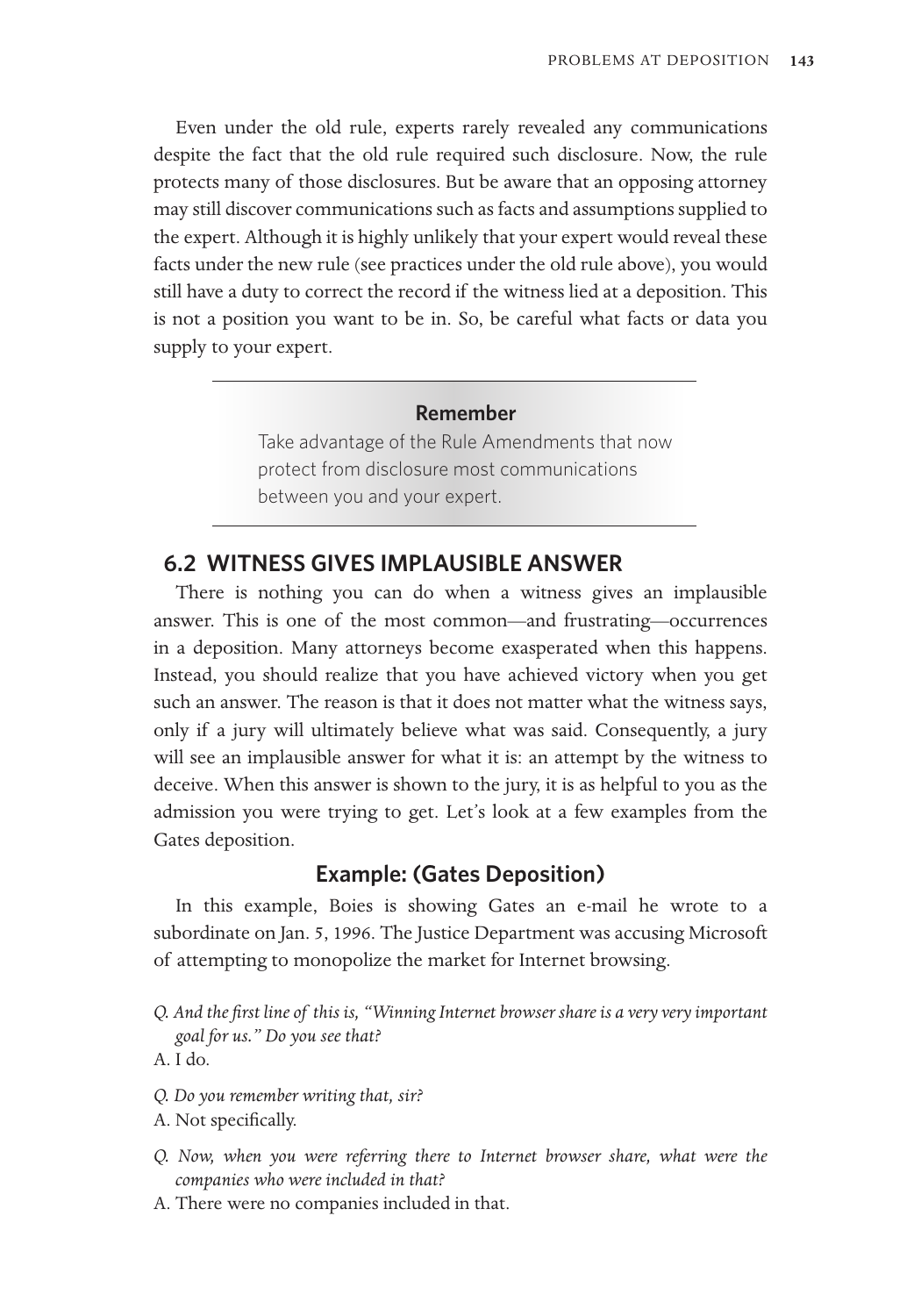- *Q. Well, if you're winning browser share, that must mean that some other company is producing browsers and you're comparing your share of browsers with somebody else's share of browsers; is that not so, sir?*
- A. You asked me if there are any companies included in that and now—I'm very confused about what you're asking.
- *Q. Allright, sir, let me see if I can try to clarify. You say here "Winning Internet browser share is a very very important goal for us." What companies were supplying browsers whose share you were talking about?*
- A. It doesn't appear I'm talking about any other companies in that sentence.

Gates' answer that there were no companies referenced in the e-mail does not pass the laugh test. Gates is afraid to admit that Microsoft wanted to win the browser share market from Netscape. As Boies pointed out, Microsoft had to be trying to win browser share from *some* company. Gates' refusal to answer a simple question would hurt him later at trial. When this deposition excerpt and others were played by videotape at the trial, the judge—who in this case was the trier of fact as well since there was no jury—shook his head and laughed.2

# **Example: Cont'd (Gates Deposition)**

In this example, Boies confronts Gates with a document sent to him by Brad Chase, Microsoft's vice-president.

- *Q1. Let me go down to the third paragraph of the document and the fifth sentence that says "Browser share needs to remain a key priority for our field and marketing efforts." Do you see that?*
- A. In the third paragraph?

*Q2. Yes.*

- A. Okay, the third sentence, the third paragraph. Yeah.
- *Q3.Were you told in or about March of 1997 that people within Microsoft believed that browser share needed to remain a key priority for your field and marketing efforts?*
- A. I don't remember being told that, but I wouldn't be surprised to hear that people were saying that.
- *Q4.Immediately before that sentence there is a statement that Microsoft needs to continue its jihad next year. Do you see that?*
- A. No.
- *Q5. The sentence that says "Browser share needs to remain a key priority for our field and marketing efforts," the sentence right before that says "we need to continue our jihad next year. That's the way it ends. Do you see that?*
- A. Now I see—it doesn't say Microsoft.

<sup>2</sup> **http://www.cnn.com/TECH/computing/9811/17/judgelaugh.ms.idg/index.html**. *Gates Deposition Makes Judge Laugh in Court*. (accessed March 20, 2011.)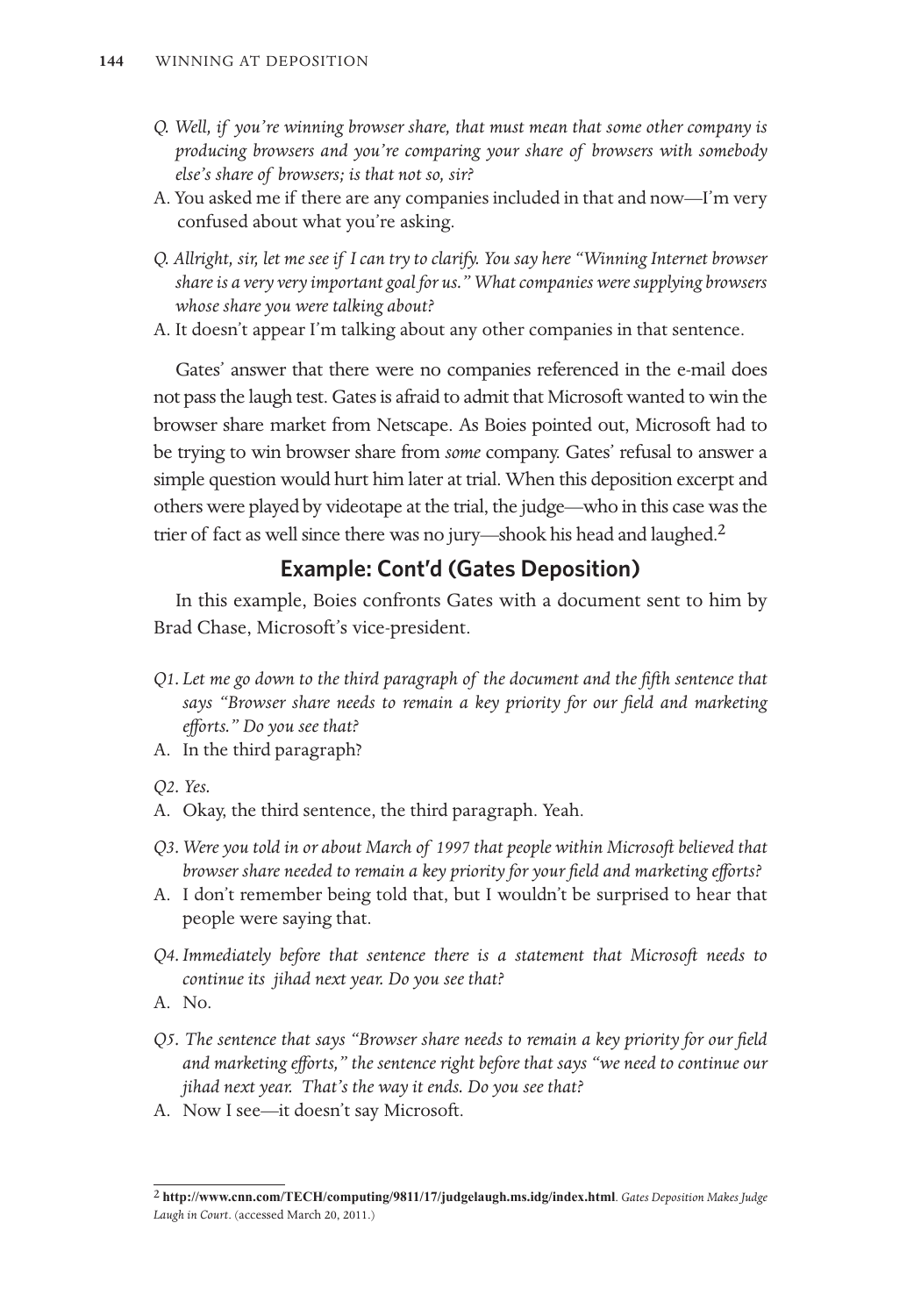- *Q6. Well, when it says "we" there, do you understand that means something other than Microsoft, sir?*
- A. It could mean Brad Chase's group. [Boies gets frustrated with this implausible answer, refuses to accept it and tries to challenge Gates because he is so exasperated with the answer. His efforts go unrewarded.]
- *Q7. Well, this is a message from Brad Chase to you, Brad Silverberg, Paul Maritz and Steve Ballmer [management at Microsoft] correct?*
- A. As I say, it's strange that. this—if this was a normal piece of e-mail, it wouldn't print like that. I'm not aware of any way—maybe there is some way that e-mail ends up looking like this when you print it out. [Gates now tries to dodge the question completely by questioning the document's authenticity]
- *Q8. I wasn't the one that was asserting it was an e-mail. I don't know whether it is an e-mail or memo or what it is. All I know is it was produced to us by Microsoft. And the first line of it says "To" and the first name there is "Bradsi." Do you see that?*
- A. Uh-huh.

# [Boies then asks several questions to get Gates to admit that all the names on the address line work for Microsoft.]

- *Q9.And it says it's from "Bradc" and do you believe that is Brad Chase?*
- A. Yes.
- *Q10.Now, when Brad Chase writes to you and the others "we need to continue our jihad next year," do you understand that he is referring to Microsoft when he uses the word "we"?*
- A. No.
- *Q11.What do you think he means when he uses the word "we"?*
- A. I'm not sure.

#### *Q12. Do you know what he means by jihad?*

A. I think he is referring to our vigorous efforts to make a superior product and to market that product.

It is understandable why Boise spent the time to ask more questions in order to get Gates to change his implausible answer to Q6. Who would not have done the same in the heat of the moment? How can Gates possibly deny that "we" does not mean Microsoft? Once Gates declares

When a witness is backed into a corner, he still won't confess, but you have won because he will be forced to give an answer that won't be believed.

that "we" does not refer to Microsoft, he is not going to change his answer and thereby look even more foolish than after he gave his original answer.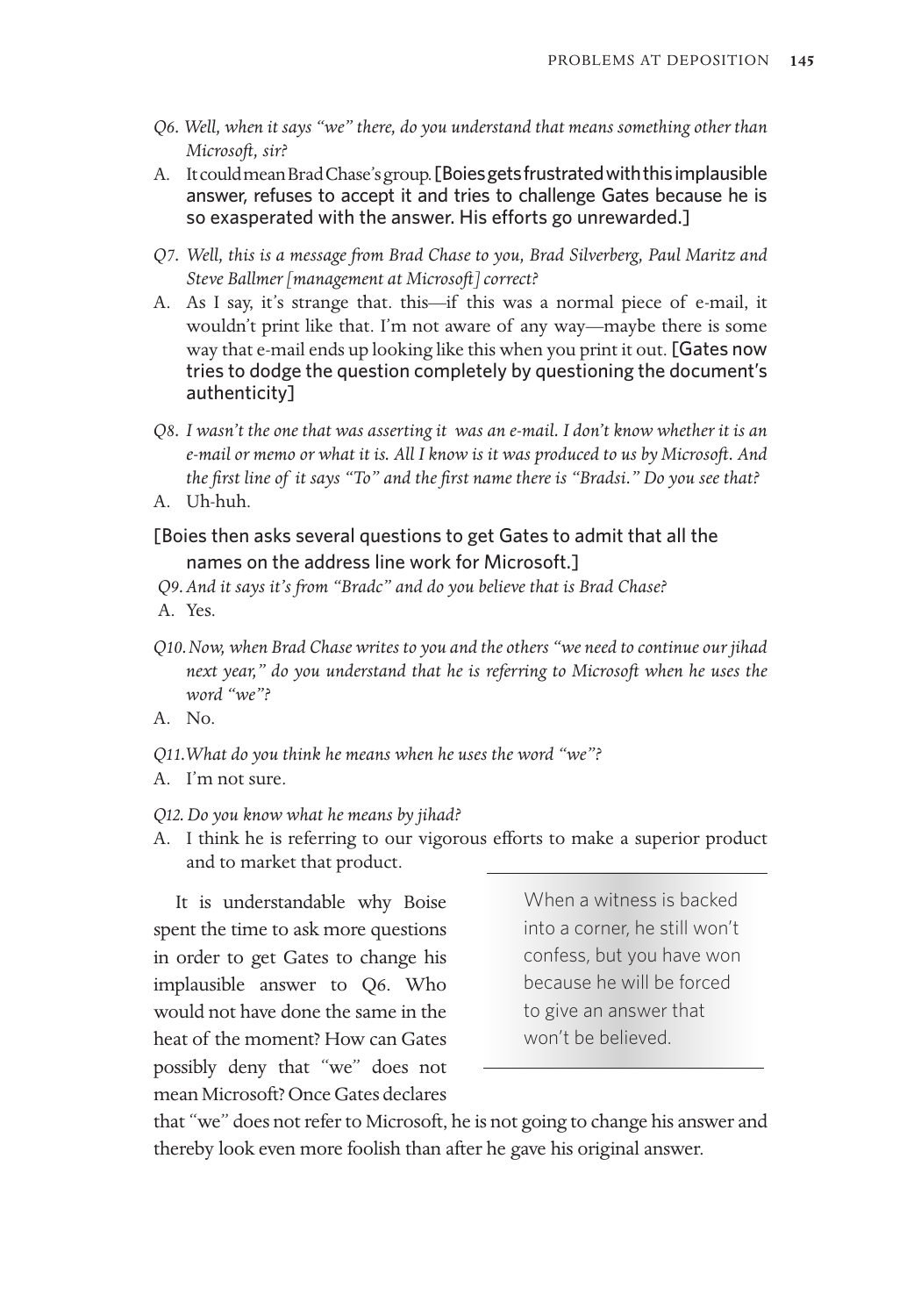# **6.3 Witness Hedges His Bets**

Some lawyers instruct witnesses to give evasive and ambiguous answers. The goal is to limit the details given so that they can surprise opposing counsel at trial with new facts. The following is such a scenario.

#### *Q. Who witnessed the harassment you suffered at work?* A. All I can remember now is Jonathan.

Here, the evasive witness lies at the deposition by testifying that Jonathan is the *only* witness she remembers when she knows there are really two witnesses. At trial, the witness hopes to surprise opposing counsel by saying, "Now I remember that there was another witness."

However, coaching your witness in such a manner is not only unethical, but it is also impractical. The evasive answer can easily be cured by asking this follow up: "Would anything help you remember if there were other witnesses?" If the witness says "No," then you are done. At trial, you can impeach the witness' sudden recollection of another witness by showing her the deposition transcript which shows "nothing" could refresh her memory.<sup>3</sup>

If you get the opposite answer, simply follow up with the questions that will determine what would help the witness remember. Then refresh the witness' memory with a particular document—if you have it—or follow up with another witness if the deponent suggests that if she were to speak with someone, then that would refresh her memory.

# **6.4 Witness Pretends Not To Understand Question**

Perhaps the most frustrating thing in a deposition occurs when a witness pretends to be confused by a simple question. There are four steps to solve this problem every time. Boies provides the perfect demonstration below, and he had to do it quite often with Gates. Below, Boies asks Gates about an e-mail he wrote in January 1996. See if you can identify the four steps in the transcript below.

- *Q. What were the non-Microsoft browsers that you were concerned about in January of 1996?*
- A. What's the question? You're trying to get me to recall what other browsers I was thinking about when I wrote that sentence?
- *Q. No, because you've told me that you don't know what you were thinking about when you wrote that sentence. Right? What I'm trying to do is get you to tell me what non-Microsoft browsers you were concerned about in January of 1996.*

<sup>3</sup> Moreover, such coaching is self-defeating since the Rules require a party to disclose the names of witnesses that will support its claim (Rule  $26(a)(1)(A)(i)$ ). A judge would not allow the undisclosed witness to testify at trial.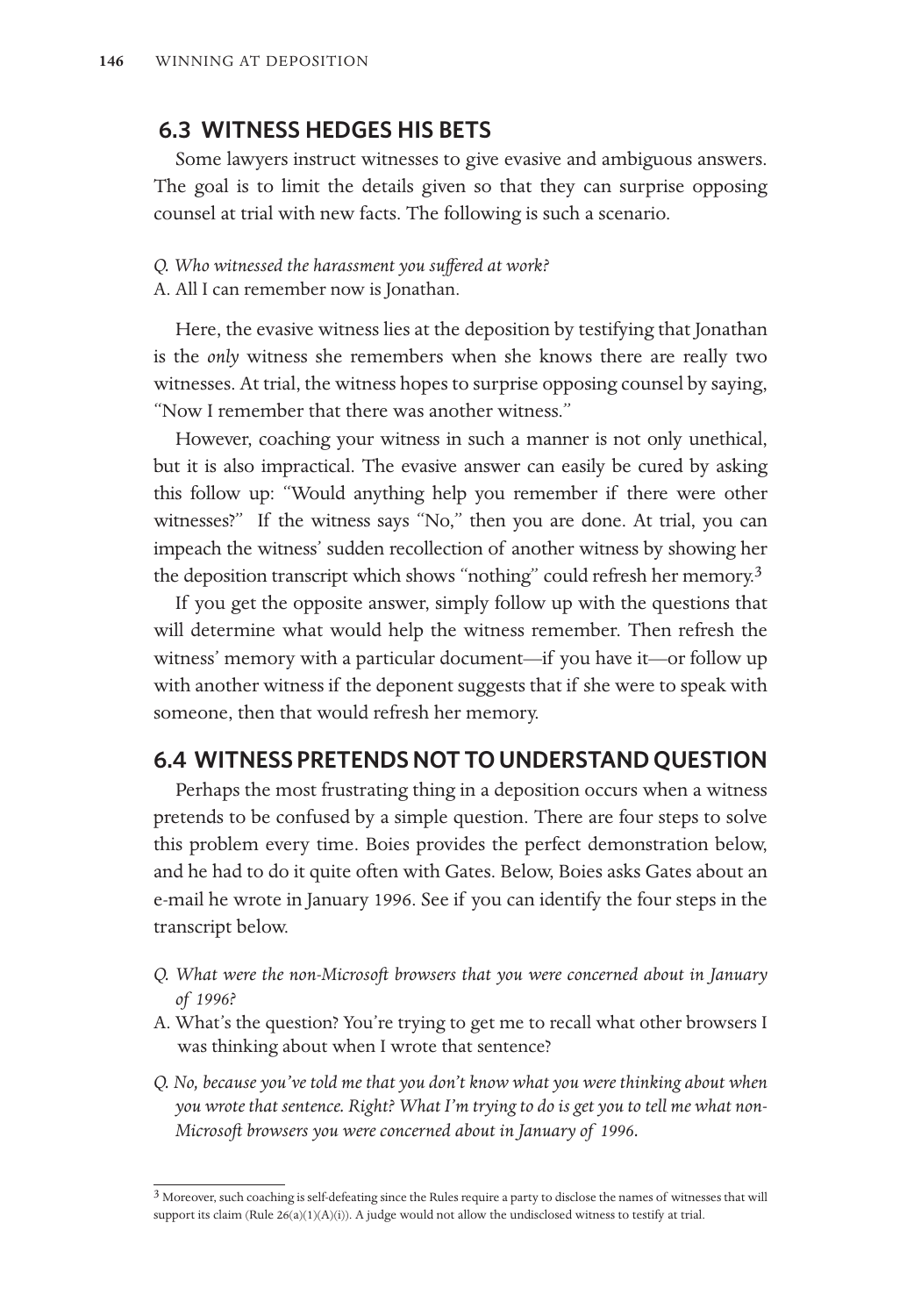- A. If it had been only one, I probably would have used the name of it. Instead I seem to be using the term non-Microsoft browsers. [Boise did not ask Gates "how many," but Gates tries to avoid the question by not answering it, so, Boies repeats the question.]
- *Q. My question is what non-Microsoft browsers were you concerned about in January of 1996?*
- A. I'm sure —what's the question? Is it—are you asking me about when I wrote this e-mail or what are you asking me about?
- *Q. I'm asking you about January of 1996.*
- A. That month?

*Q. Yes, sir.*

- A. And what about it? [Gates is in full dodging mode.]
- *Q. What non-Microsoft browsers were you concerned about in January of 1996?* [This is the third time Boies has asked the exact same question. Look how Gates dodges the question a third time.]
- A. I don't know what you mean "concerned."
- *Q. What is it about the word "concerned" that you don't understand?* [Step one to take when a witness claims he does not understand a word]
- A. I'm not sure what you mean by it. Is there a document where I use that term?
- *Q. Is the term "concerned" a term that you're familiar with in the English language?* [Step two]
- A. Yes.
- *Q. Does it have a meaning that you're familiar with?* **[Step three]**
- A. Yes.
- *Q. Using the word "concerned" consistent with the normal meaning that it has in the English language, what Microsoft—or what non-Microsoft browsers were you concerned about in "January of 1996?* [Step four (Repeat the question). This is also the fourth time the question is asked]
- A. Well, I think I would have been concerned about Internet Explorer, what was going on with it. We would have been looking at other browsers that were in use at the time. Certainly Navigator was one of those. And I don't know which browser AOL was using at the time, but it was another browser. [Here, Boies gets his answer but notices that Gates may be qualifying his answer because he says he was concerned about Internet Explorer but was "looking" at others. Boies follows up with many more questions that Gates dodges. A few of them follow.]
- *Q. What I'm asking, Mr. Gates, is what other browsers or what non-Microsoft browsers were you concerned about in January of 1996? I'm not asking what you were looking at, although that may be part of the answer, and I don't mean to exclude it, but what non-Microsoft browsers were you concerned about in January of 1996?* [The fifth time the question is asked.]
- A. Well, our concern was to provide the best Internet support, among other